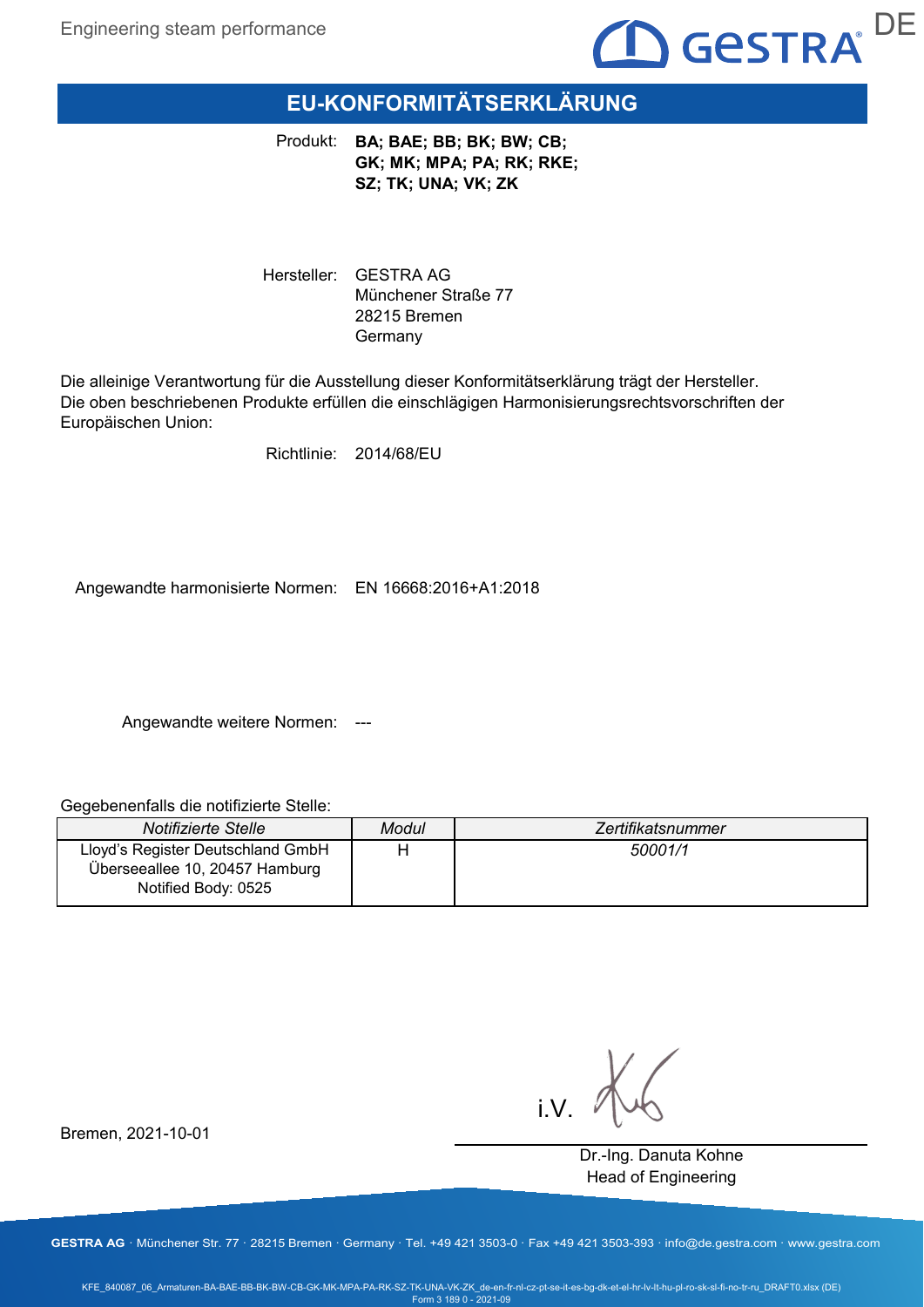

# **EU DECLARATION OF CONFORMITY**

Product: **BA; BAE; BB; BK; BW; CB; GK; MK; MPA; PA; RK; RKE; SZ; TK; UNA; VK; ZK**

Manufacturer: GESTRA AG Münchener Straße 77 28215 Bremen Germany

This declaration of conformity is issued under the sole responsibility of the manufacturer. The products of the declaration described above are in conformity with the relevant Union harmonisation legislation:

Directive: 2014/68/EU

Applied harmonized standards: EN 16668:2016+A1:2018

Applied other standards: ---

Where applicable, the notified body:

| <b>Notified Body</b>                                                                       | Module | Certificate No. |
|--------------------------------------------------------------------------------------------|--------|-----------------|
| Lloyd's Register Deutschland GmbH<br>Überseeallee 10, 20457 Hamburg<br>Notified Body: 0525 |        | 50001/1         |

Bremen, 2021-10-01

(original signature see page 1)

Dr.-Ing. Danuta Kohne Head of Engineering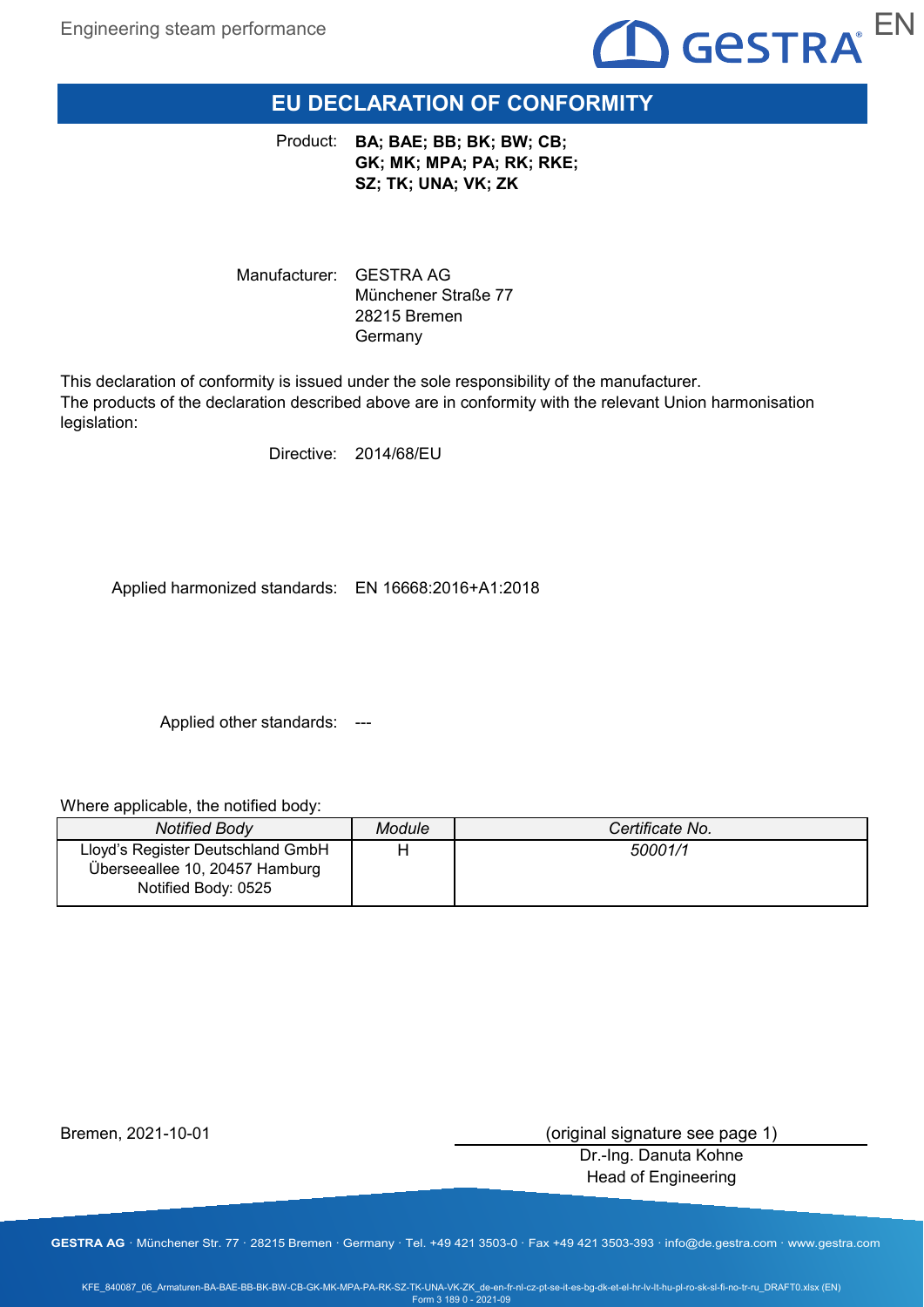

#### **ЕС декларация за съответствие**

**BA; BAE; BB; BK; BW; CB;**  Продукт: **GK; MK; MPA; PA; RK; RKE; SZ; TK; UNA; VK; ZK**

Производител: GESTRA AG Münchener Straße 77 28215 Bremen Germany

Производителят носи единствената отговорност за издаването на тази декларация за съответствие. Горепосочените продукти отговарят на съответните предписания за хармонизиране на Европейския съюз:

Директива: 2014/68/EU

Приложени хармонизирани EN 16668:2016+A1:2018 стандарти:

Други приложени стандарти: ---

Ако е приложимо, нотифицираният орган:

| Нотифициран орган                                                                          | Модул | Номер на сертификат |
|--------------------------------------------------------------------------------------------|-------|---------------------|
| Lloyd's Register Deutschland GmbH<br>Überseeallee 10, 20457 Hamburg<br>Notified Body: 0525 |       | 50001/1             |

Bremen, 2021-10-01

(Оригинален подпис виж страница 1)

Dr.-Ing. Danuta Kohne Head of Engineering

**GESTRA AG** · Münchener Str. 77 · 28215 Bremen · Germany · Tel. +49 421 3503-0 · Fax +49 421 3503-393 · info@de.gestra.com · www.gestra.com

KFE\_840087\_06\_Armaturen-BA-BAE-BB-BK-BW-CB-GK-MK-MPA-PA-RK-SZ-TK-UNA-VK-ZK\_de-en-fr-nl-cz-pt-se-it-es-bg-dk-et-el-hr-lv-lt-hu-pl-ro-sk-sl-fi-no-tr-ru\_DRAFT0.xlsx (BG) Form 3 189 0 - 2021-09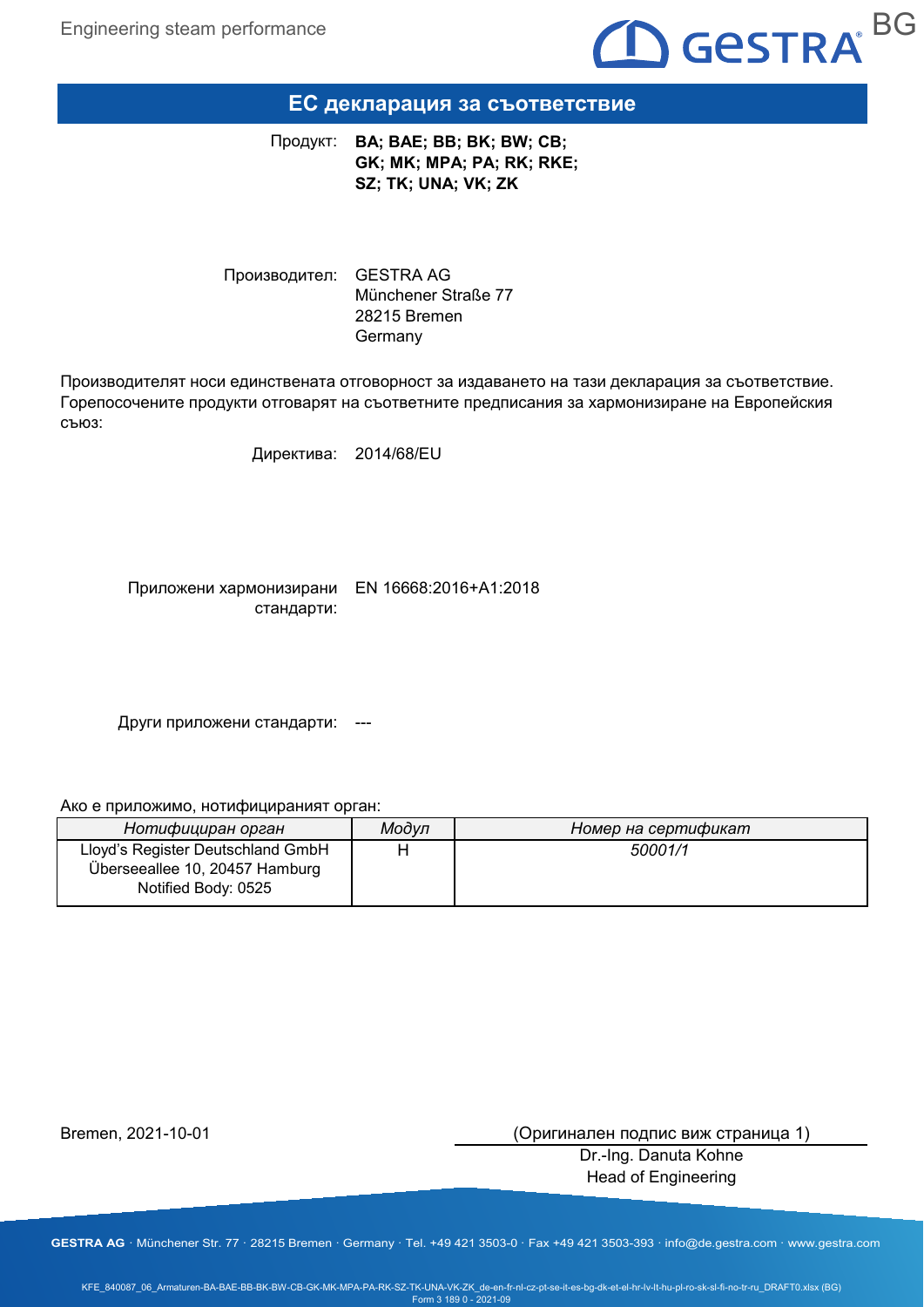

# **Declaración de conformidad de la UE**

Producto: **BA; BAE; BB; BK; BW; CB; GK; MK; MPA; PA; RK; RKE; SZ; TK; UNA; VK; ZK**

Fabricante: GESTRA AG Münchener Straße 77 28215 Bremen Germany

El fabricante asume toda la responsabilidad por la expedición de esta declaración de conformidad. Los productos descritos arriba cumplen la legislación pertinente sobre armonización de la Comunidad Europea:

Directiva: 2014/68/EU

Normas armonizadas aplicadas: EN 16668:2016+A1:2018

Otras normas aplicadas: ---

Dado el caso, el organismo notificado:

| Organismo notificado                                                                       | Módulo | N.º de certificado |
|--------------------------------------------------------------------------------------------|--------|--------------------|
| Lloyd's Register Deutschland GmbH<br>Überseeallee 10, 20457 Hamburg<br>Notified Body: 0525 |        | 50001/1            |

Bremen, 2021-10-01

(Firma original, véase la página 1)

Dr.-Ing. Danuta Kohne Head of Engineering

**GESTRA AG** · Münchener Str. 77 · 28215 Bremen · Germany · Tel. +49 421 3503-0 · Fax +49 421 3503-393 · info@de.gestra.com · www.gestra.com

KFE\_840087\_06\_Armaturen-BA-BAE-BB-BK-BW-CB-GK-MK-MPA-PA-RK-SZ-TK-UNA-VK-ZK\_de-en-fr-nl-cz-pt-se-it-es-bg-dk-et-el-hr-lv-lt-hu-pl-ro-sk-sl-fi-no-tr-ru\_DRAFT0.xlsx (ES) Form 3 189 0 - 2021-09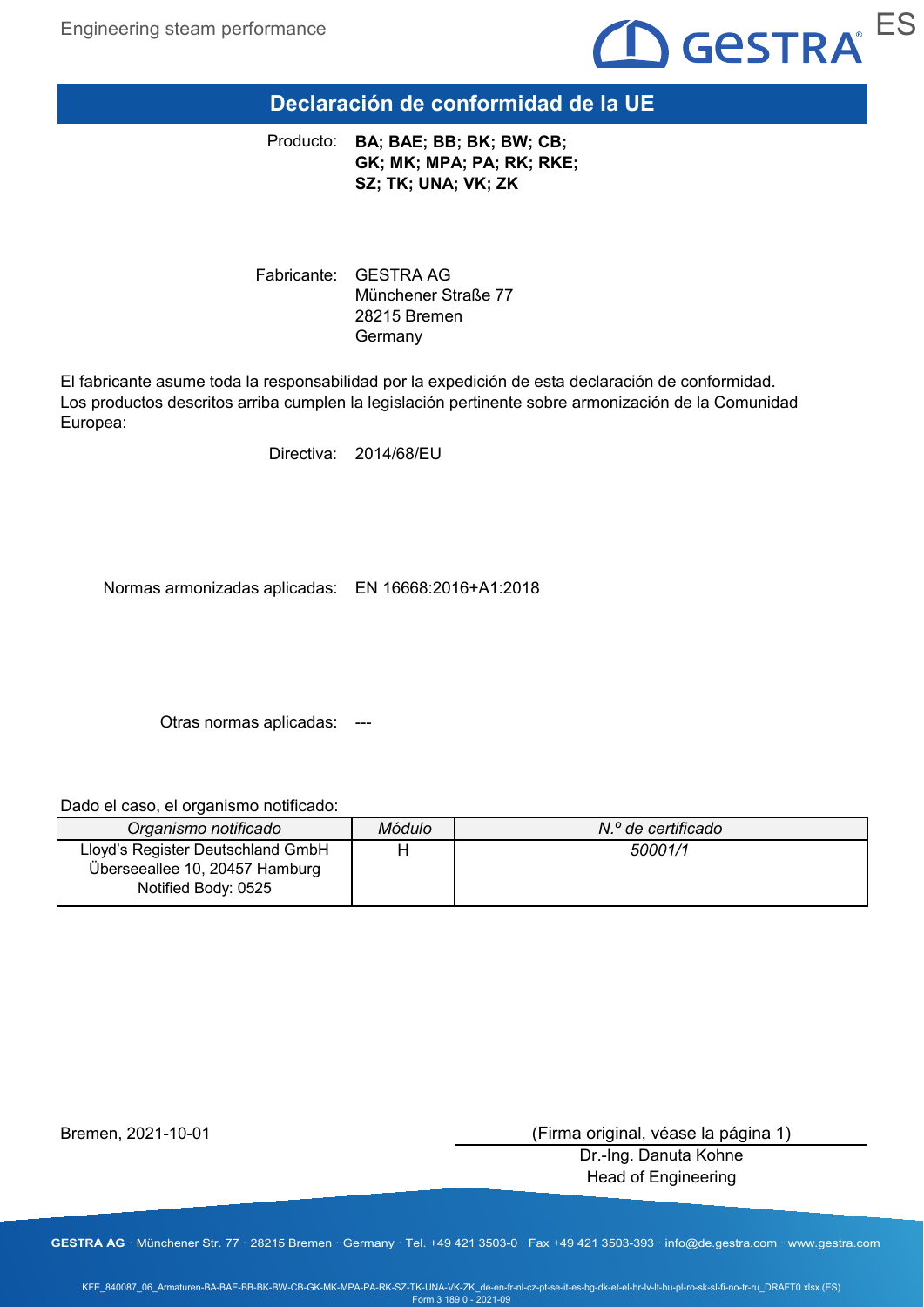

# **EU Prohlášení o shodě**

Výrobek: **BA; BAE; BB; BK; BW; CB; GK; MK; MPA; PA; RK; RKE; SZ; TK; UNA; VK; ZK**

Výrobce: GESTRA AG Münchener Straße 77 28215 Bremen **Germany** 

Výhradní odpovědnost za vystavení tohoto Prohlášení o shodě nese výrobce. Výše popsané výrobky splňují příslušné harmonizační předpisy Evropské unie:

Směrnice: 2014/68/EU

Použité harmonizované normy: EN 16668:2016+A1:2018

Další použité normy: ---

Případně oznámený subjekt:

| Oznámený subjekt                                                                           | Modul | Certifikát č. |
|--------------------------------------------------------------------------------------------|-------|---------------|
| Lloyd's Register Deutschland GmbH<br>Überseeallee 10, 20457 Hamburg<br>Notified Body: 0525 |       | 50001/1       |

Bremen, 2021-10-01

(Originální podpis viz strna 1)

Dr.-Ing. Danuta Kohne Head of Engineering

**GESTRA AG** · Münchener Str. 77 · 28215 Bremen · Germany · Tel. +49 421 3503-0 · Fax +49 421 3503-393 · info@de.gestra.com · www.gestra.com

KFE\_840087\_06\_Armaturen-BA-BAE-BB-BK-BW-CB-GK-MK-MPA-PA-RK-SZ-TK-UNA-VK-ZK\_de-en-fr-nl-cz-pt-se-it-es-bg-dk-et-el-hr-lv-lt-hu-pl-ro-sk-sl-fi-no-tr-ru\_DRAFT0.xlsx (CS) Form 3 189 0 - 2021-09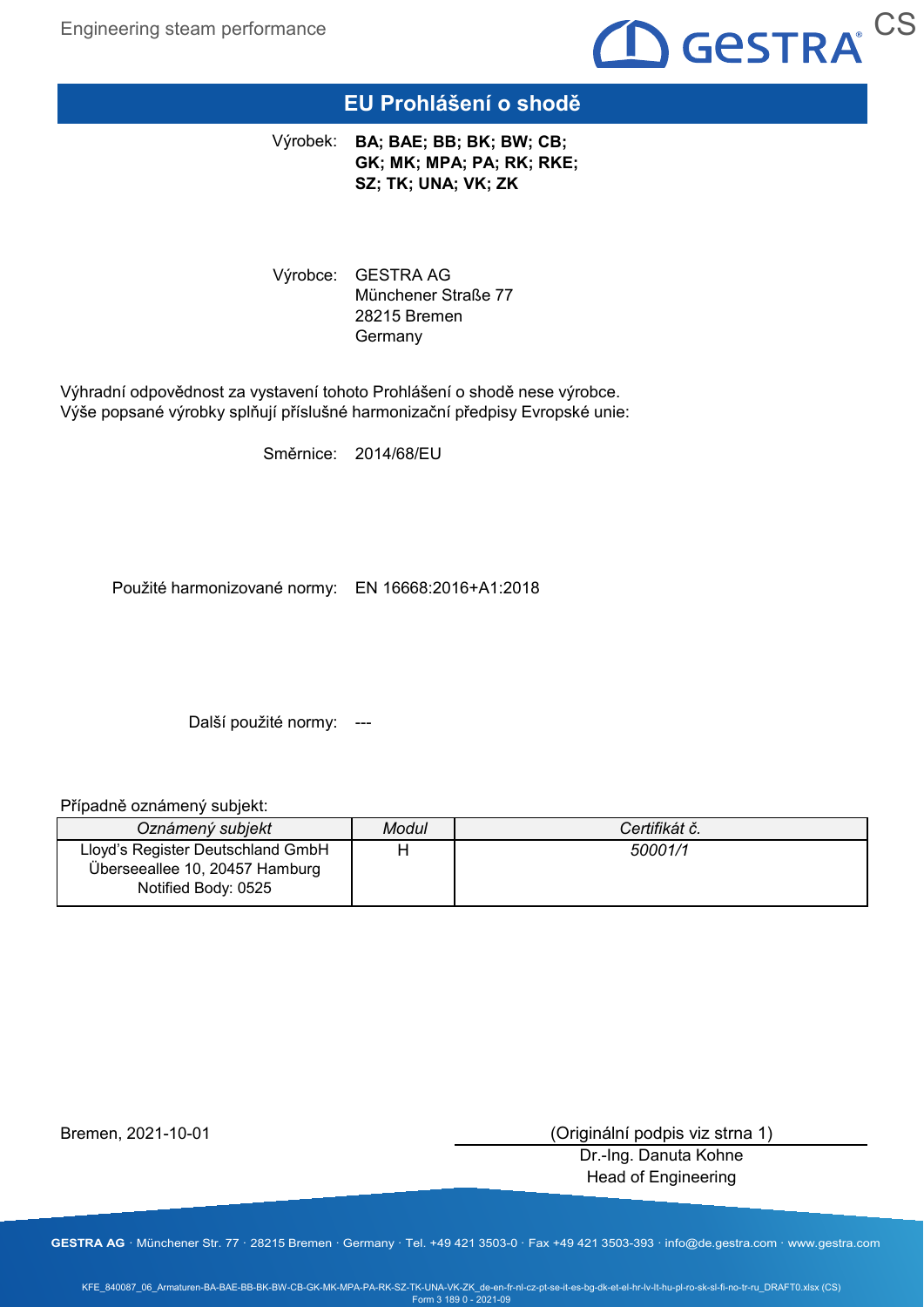

#### **EF-overensstemmelseserklæring**

Produkt: **BA; BAE; BB; BK; BW; CB; GK; MK; MPA; PA; RK; RKE; SZ; TK; UNA; VK; ZK**

Fabrikant: GESTRA AG Münchener Straße 77 28215 Bremen Germany

Fabrikanten er eneansvarlig for udstedelsen af overensstemmelseserklæringen. De ovenfor beskrevne produkter overholder den relevante harmoniseringslovgivning i Den Europæiske Union:

Direktiv: 2014/68/EU

Anvendte harmoniserede standarder: EN 16668:2016+A1:2018

Andre anvendte standarder: ---

I givet fald det bemyndigede organ:

| Bemyndiget organ                  | Modul | Certifikat nr. |
|-----------------------------------|-------|----------------|
| Lloyd's Register Deutschland GmbH |       | 50001/1        |
| Überseeallee 10, 20457 Hamburg    |       |                |
| Notified Body: 0525               |       |                |

Bremen, 2021-10-01

(Se side 1 mht. original underskrift)

Dr.-Ing. Danuta Kohne Head of Engineering

**GESTRA AG** · Münchener Str. 77 · 28215 Bremen · Germany · Tel. +49 421 3503-0 · Fax +49 421 3503-393 · info@de.gestra.com · www.gestra.com

KFE\_840087\_06\_Armaturen-BA-BAE-BB-BK-BW-CB-GK-MK-MPA-PA-RK-SZ-TK-UNA-VK-ZK\_de-en-fr-nl-cz-pt-se-it-es-bg-dk-et-el-hr-lv-lt-hu-pl-ro-sk-sl-fi-no-tr-ru\_DRAFT0.xlsx (DA) Form 3 189 0 - 2021-09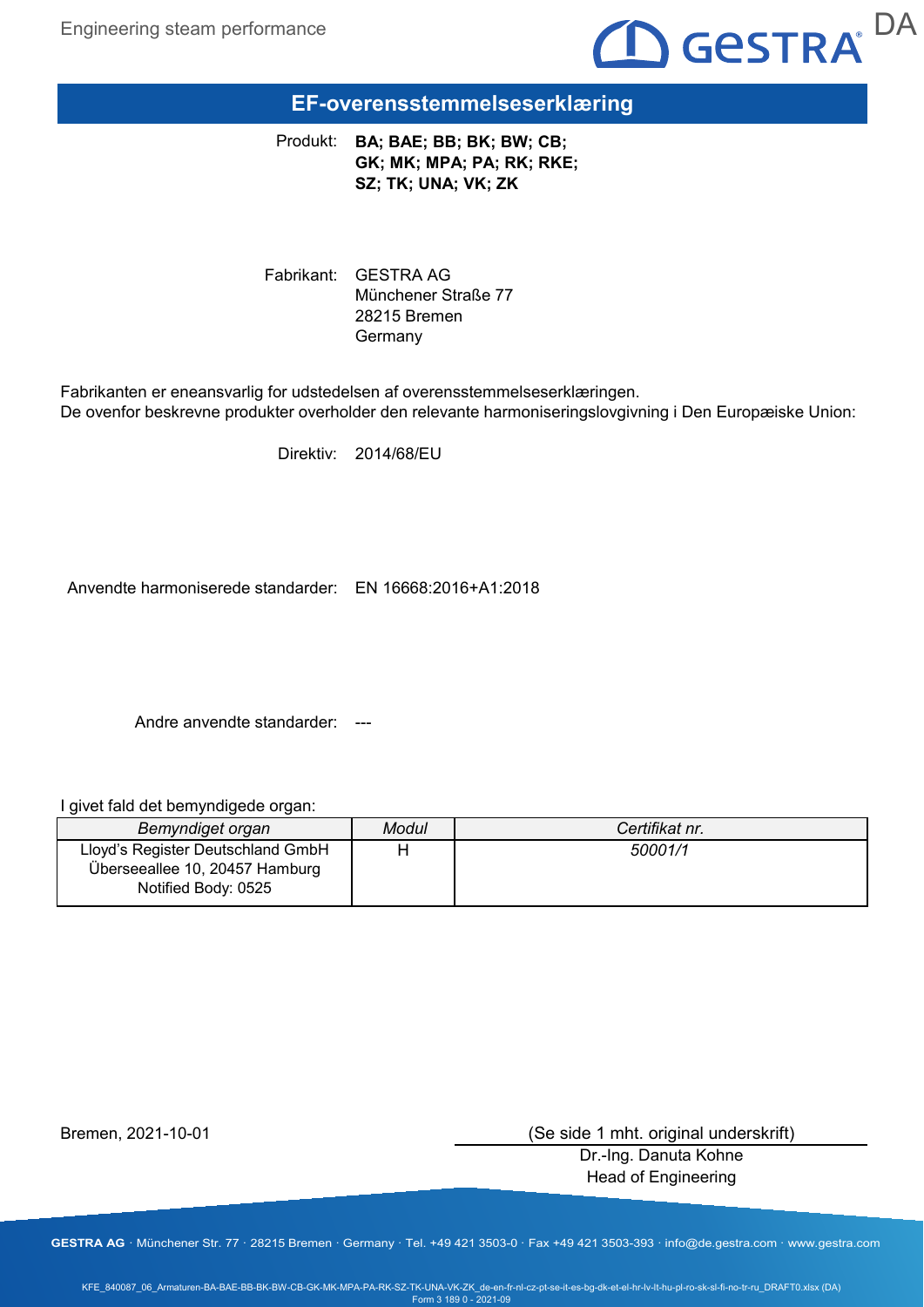

#### **ELi vastavusdeklaratsioon**

**BA; BAE; BB; BK; BW; CB;**  Toode: **GK; MK; MPA; PA; RK; RKE; SZ; TK; UNA; VK; ZK**

Tootja: GESTRA AG Münchener Straße 77 28215 Bremen **Germany** 

Tootjal lasub käesoleva vastavusdeklaratsiooni väljaandmise eest ainuvastutus. Eespool kirjeldatud tooted täidavad Euroopa Liidu asjaomaseid ühtlustusnõudeid:

Direktiiv: 2014/68/EU

Kohaldatud ühtlustatud standardid: EN 16668:2016+A1:2018

Muud kohaldatud standardid: ---

Vajaduse korral teavitatud asutus:

| Teavitatud asutus                                                                          | Moodul | Sertifikaadi nr |
|--------------------------------------------------------------------------------------------|--------|-----------------|
| Lloyd's Register Deutschland GmbH<br>Überseeallee 10, 20457 Hamburg<br>Notified Body: 0525 |        | 50001/1         |

Bremen, 2021-10-01

(Allkirja originaali vaadake lk 1)

Dr.-Ing. Danuta Kohne Head of Engineering

**GESTRA AG** · Münchener Str. 77 · 28215 Bremen · Germany · Tel. +49 421 3503-0 · Fax +49 421 3503-393 · info@de.gestra.com · www.gestra.com

KFE\_840087\_06\_Armaturen-BA-BAE-BB-BK-BW-CB-GK-MK-MPA-PA-RK-SZ-TK-UNA-VK-ZK\_de-en-fr-nl-cz-pt-se-it-es-bg-dk-et-el-hr-lv-lt-hu-pl-ro-sk-sl-fi-no-tr-ru\_DRAFT0.xlsx (ET) Form 3 189 0 - 2021-09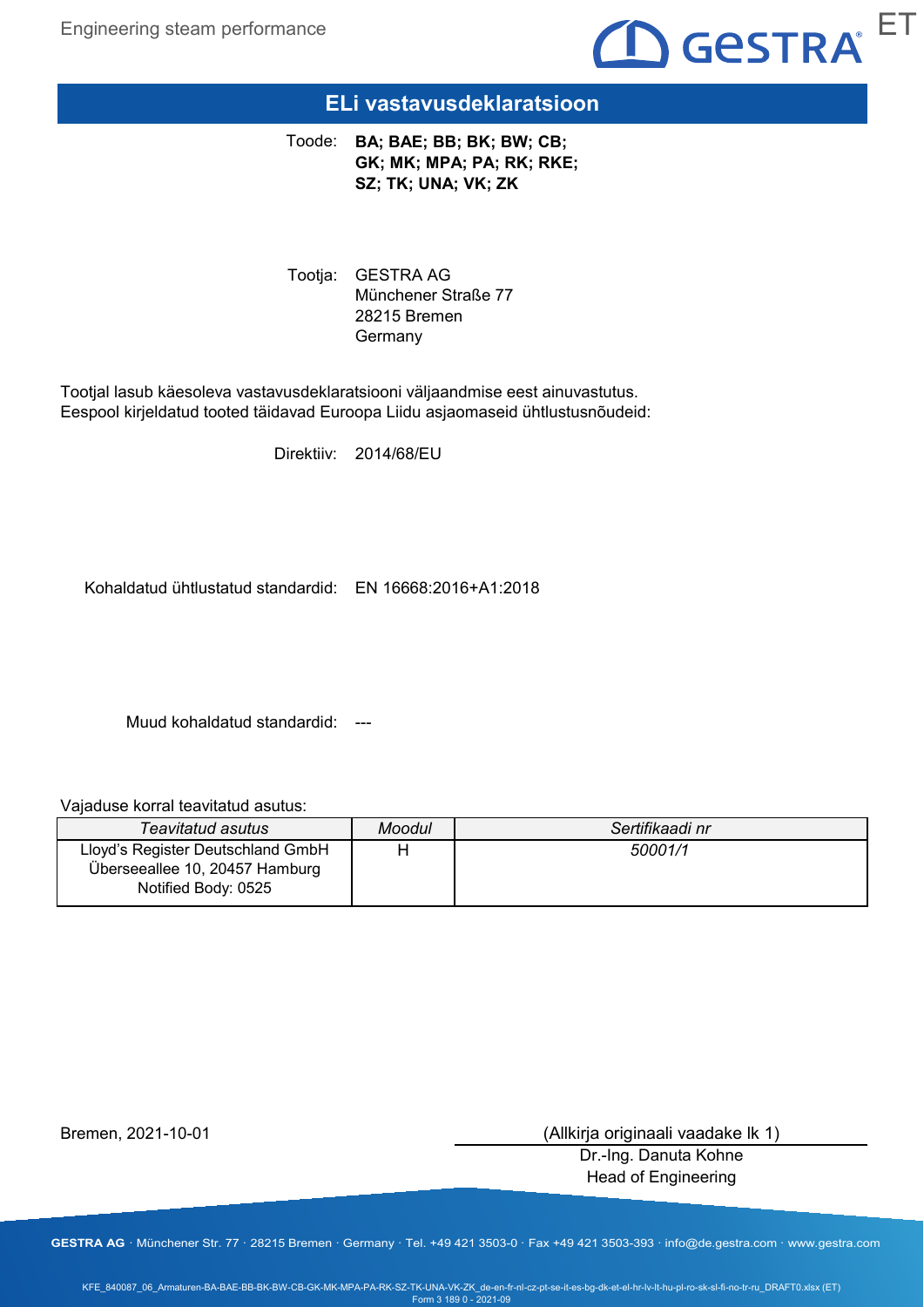

#### **Δήλωση συμμόρφωσης ΕΕ**

**BA; BAE; BB; BK; BW; CB;**  Προϊόν: **GK; MK; MPA; PA; RK; RKE; SZ; TK; UNA; VK; ZK**

Κατασκευαστής: GESTRA AG Münchener Straße 77 28215 Bremen Germany

Η αποκλειστική ευθύνη για την έκδοση αυτής της δήλωσης συμμόρφωσης βαρύνει τον κατασκευαστή. Τα προϊόντα που αναφέρονται παραπάνω πληρούν τη σχετική νομοθεσία εναρμόνισης της Ευρωπαϊκής Ένωσης:

Οδηγία: 2014/68/EU

Εφαρμοζόμενα εναρμονισμένα EN 16668:2016+A1:2018 πρότυπα:

Εφαρμοζόμενα περαιτέρω πρότυπα: ---

Ενδεχομένως η κοινοποιημένη υπηρεσία:

| Κοινοποιημένος φορέας                                                                      | Μονάδα | Αρ. Πιστοποιητικού |
|--------------------------------------------------------------------------------------------|--------|--------------------|
| Lloyd's Register Deutschland GmbH<br>Überseeallee 10, 20457 Hamburg<br>Notified Body: 0525 |        | 50001/1            |

Bremen, 2021-10-01

(Αυθεντική υπογραφή, δείτε σελίδα 1)

Dr.-Ing. Danuta Kohne Head of Engineering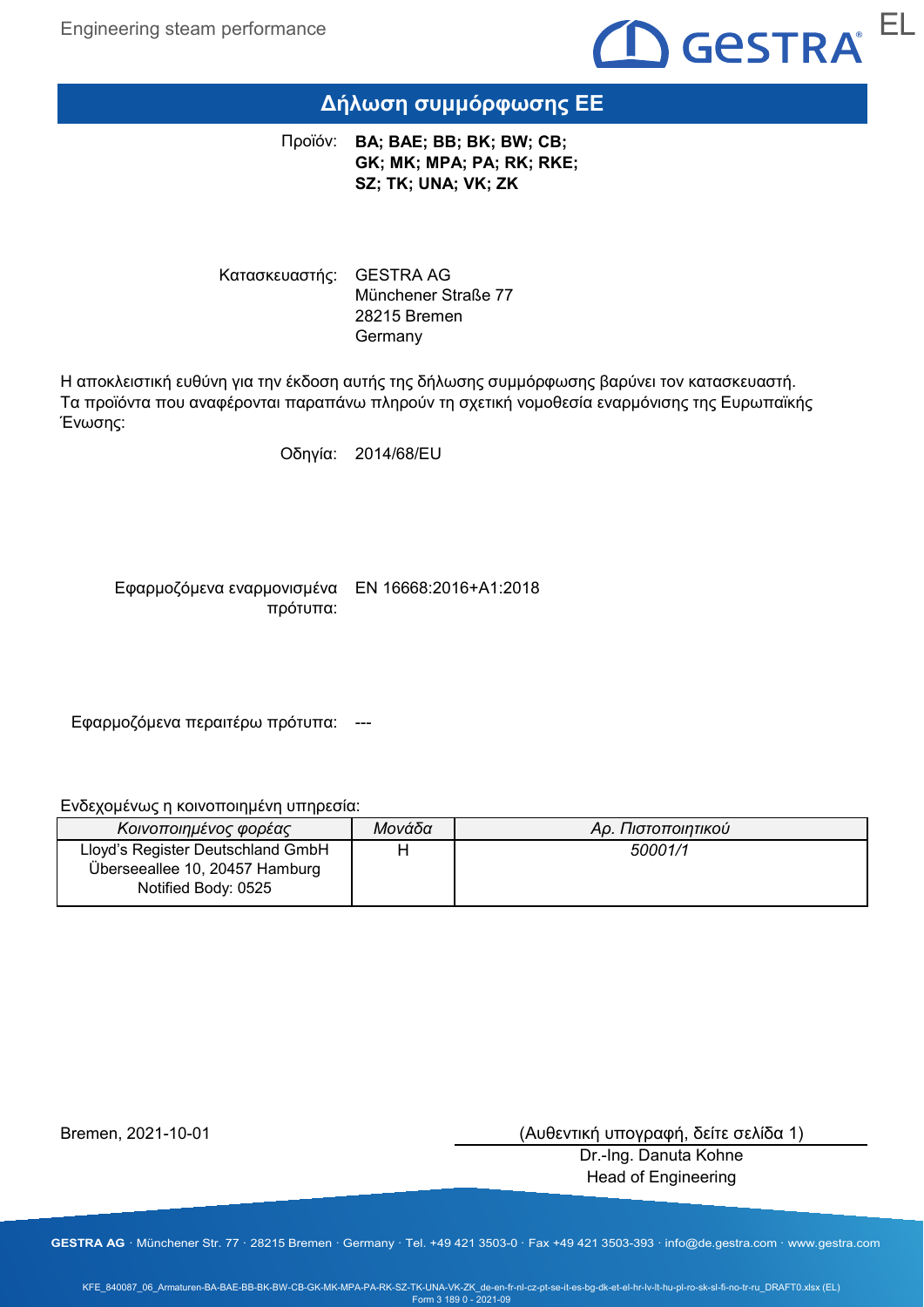

#### **Déclaration de conformité UE**

**Produit : BA; BAE; BB; BK; BW; CB; GK; MK; MPA; PA; RK; RKE; SZ; TK; UNA; VK; ZK**

Fabricant : GESTRA AG Münchener Straße 77 28215 Bremen Germany

Le fabricant est le seul responsable de la publication de la présente déclaration de conformité. Les produits mentionnés ci-dessus respectent les directives d'harmonisation en vigueur dans l'Union européenne :

Directive 2014/68/EU

Normes harmonisées appliquées : EN 16668:2016+A1:2018

Autres normes appliquées : ---

Le cas échéant, l'organisme notifié:

| Organisme notifié                                                                          | Module | Certificat n° |
|--------------------------------------------------------------------------------------------|--------|---------------|
| Lloyd's Register Deutschland GmbH<br>Überseeallee 10, 20457 Hamburg<br>Notified Body: 0525 |        | 50001/1       |

Bremen, 2021-10-01

(Signature originale, voir page 1)

Dr.-Ing. Danuta Kohne Head of Engineering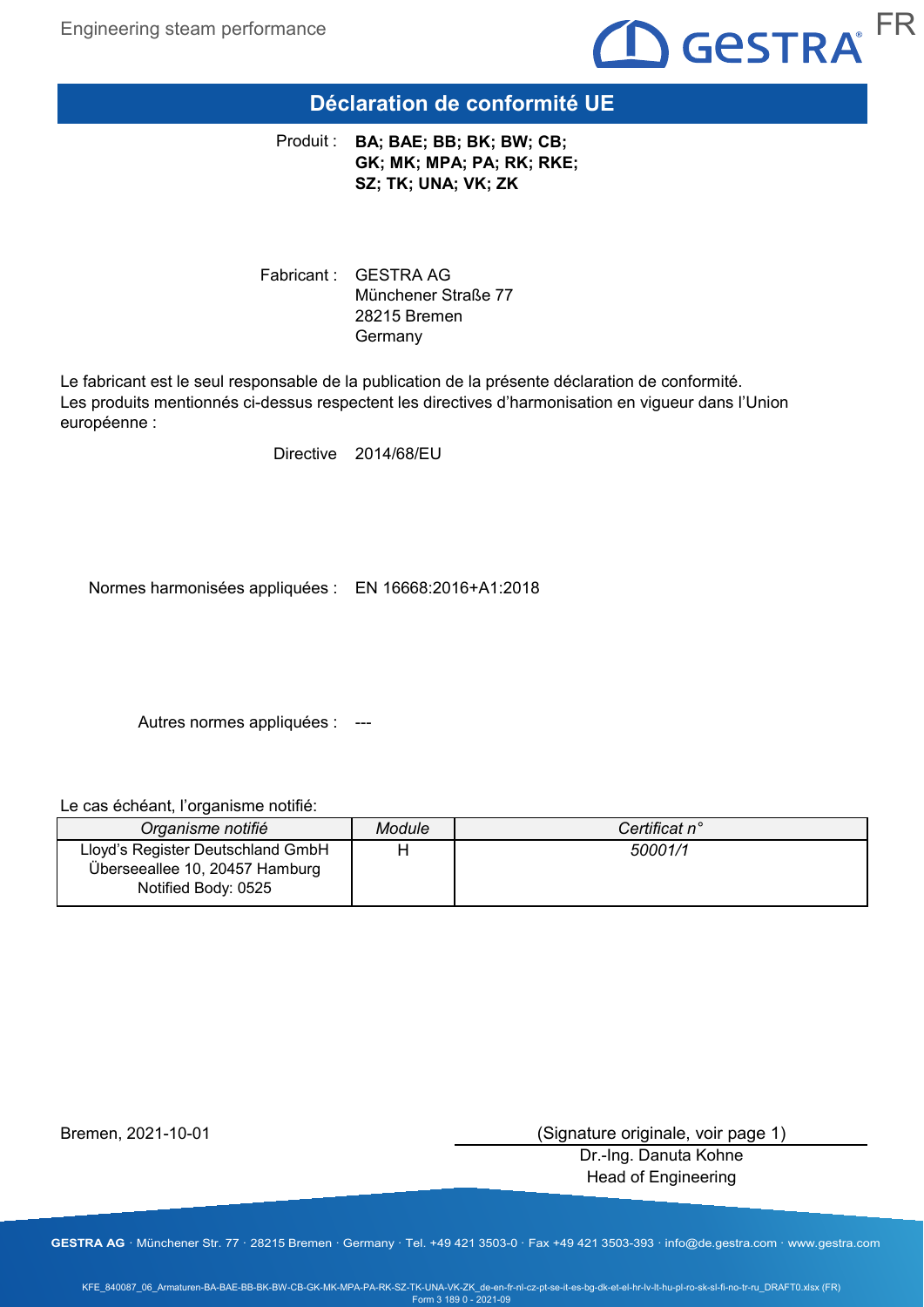

## **EU izjava o sukladnosti**

Proizvod: **BA; BAE; BB; BK; BW; CB; GK; MK; MPA; PA; RK; RKE; SZ; TK; UNA; VK; ZK**

Proizvođač: GESTRA AG Münchener Straße 77 28215 Bremen **Germany** 

Isključivu odgovornost za izdavanje ove Izjave o sukladnosti snosi proizvođač. Prethodno navedeni proizvodi zadovoljavaju mjerodavne pravne propise o usklađivanju Europske unije:

Direktiva: 2014/68/EU

Primijenjene usklađene norme: EN 16668:2016+A1:2018

Ostale primijenjene norme: ---

Po potrebi prijavljeno tijelo:

| Prijavljeno tijelo                                                                         | Modul | Br. Certifikata |
|--------------------------------------------------------------------------------------------|-------|-----------------|
| Lloyd's Register Deutschland GmbH<br>Überseeallee 10, 20457 Hamburg<br>Notified Body: 0525 |       | 50001/1         |

Bremen, 2021-10-01

(Originalni potpis, vidi stranicu 1)

Dr.-Ing. Danuta Kohne Head of Engineering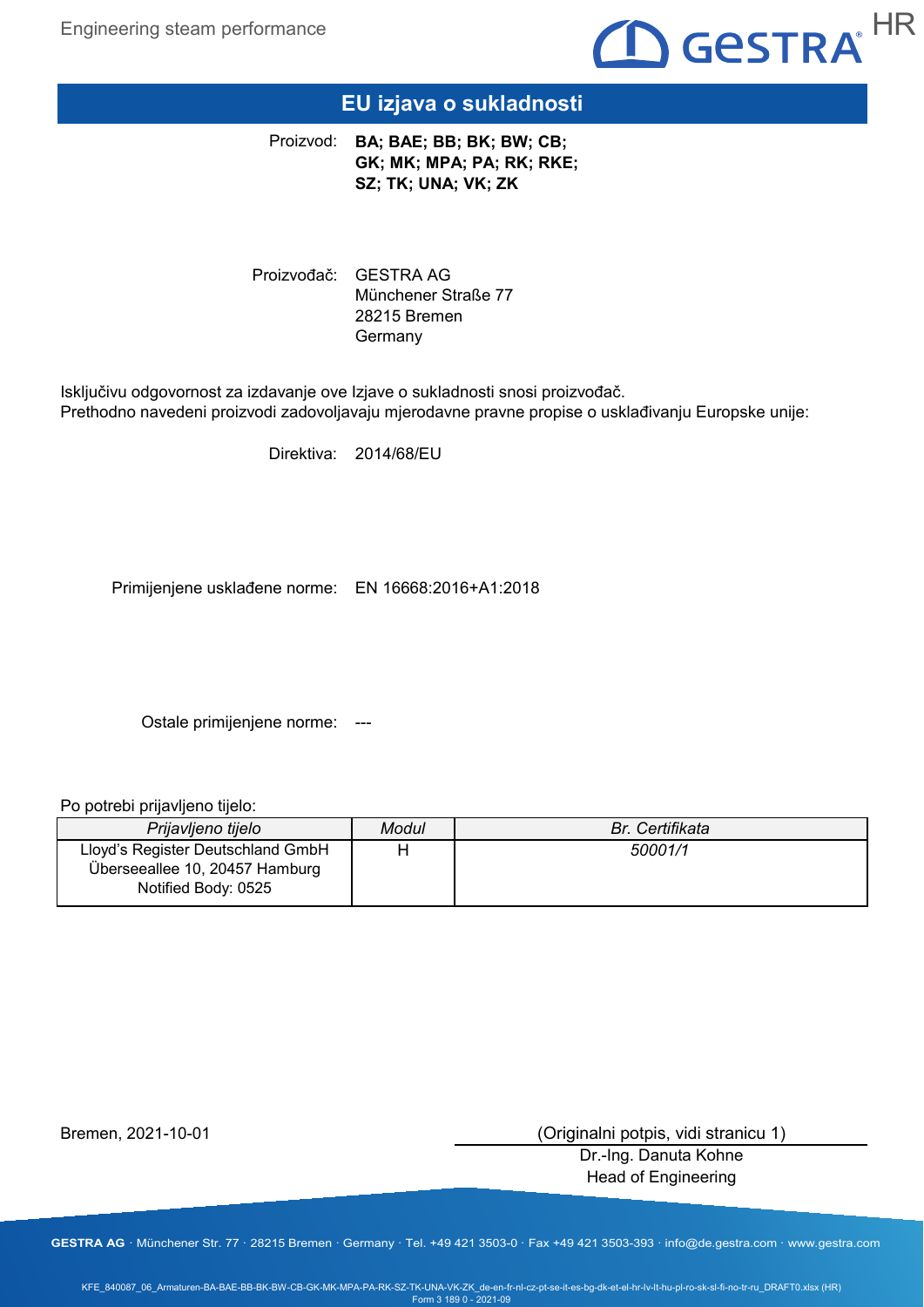

#### **Dichiarazione di conformità UE**

Prodotto: **BA; BAE; BB; BK; BW; CB; GK; MK; MPA; PA; RK; RKE; SZ; TK; UNA; VK; ZK**

Fabbricante: GESTRA AG Münchener Straße 77 28215 Bremen Germany

La presente dichiarazione di conformità è rilasciata sotto l'esclusiva responsabilità del fabbricante. I prodotti oggetto della dichiarazione di cui sopra sono conformi alla pertinente normativa di armonizzazione dell'UE:

Direttiva: 2014/68/EU

Norme armonizzate applicate: EN 16668:2016+A1:2018

Altre norme applicate: ---

Ove applicabile, organismo notificato:

| Organismo notificato                                                                       | Modulo | Certificato N. |
|--------------------------------------------------------------------------------------------|--------|----------------|
| Lloyd's Register Deutschland GmbH<br>Überseeallee 10, 20457 Hamburg<br>Notified Body: 0525 |        | 50001/1        |

Bremen, 2021-10-01

(Firma originale vedi pagina 1)

Dr.-Ing. Danuta Kohne Head of Engineering

**GESTRA AG** · Münchener Str. 77 · 28215 Bremen · Germany · Tel. +49 421 3503-0 · Fax +49 421 3503-393 · info@de.gestra.com · www.gestra.com

KFE\_840087\_06\_Armaturen-BA-BAE-BB-BK-BW-CB-GK-MK-MPA-PA-RK-SZ-TK-UNA-VK-ZK\_de-en-fr-nl-cz-pt-se-it-es-bg-dk-et-el-hr-lv-lt-hu-pl-ro-sk-sl-fi-no-tr-ru\_DRAFT0.xlsx (IT) Form 3 189 0 - 2021-09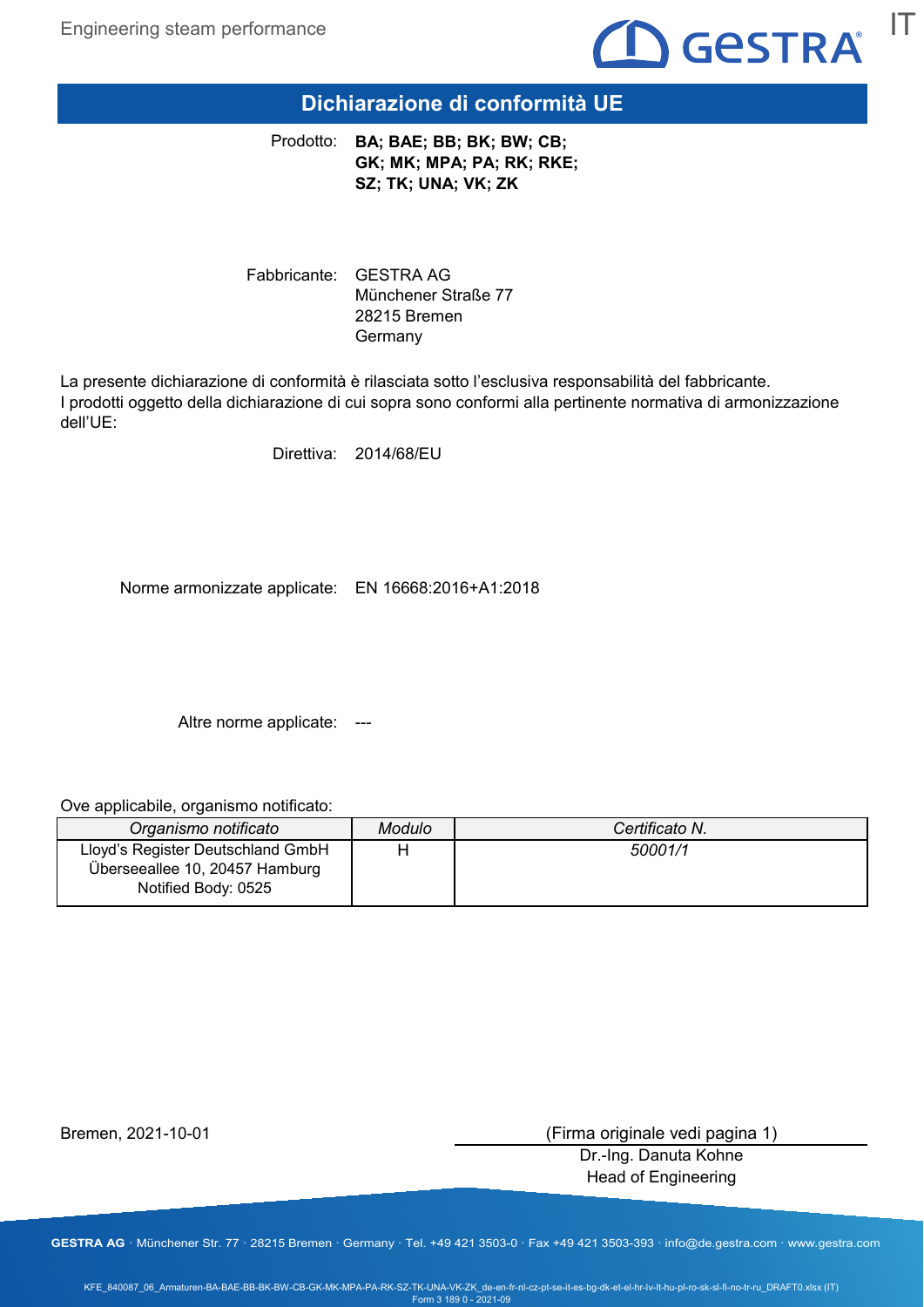Engineering steam performance



#### **ES atbilstības deklarācija**

Izstrādājums: **BA; BAE; BB; BK; BW; CB;** 

**GK; MK; MPA; PA; RK; RKE; SZ; TK; UNA; VK; ZK**

Ražotājs: GESTRA AG Münchener Straße 77 28215 Bremen **Germany** 

Šī atbilstības deklarācija ir izdota vienīgi uz ražotāja atbildību. Iepriekš minētie izstrādājumi izpilda attiecīgos Eiropas Savienības saskaņošanas tiesību aktus:

Direktīva: 2014/68/EU

Piemērotie saskaņotie standarti: EN 16668:2016+A1:2018

Piemērotie papildu standarti: ---

Ja attiecas, kompetentā iestāde:

| Pilnvarotā iestāde                                                                         | <b>Modulis</b> | Sertifikāta Nr. |
|--------------------------------------------------------------------------------------------|----------------|-----------------|
| Lloyd's Register Deutschland GmbH<br>Überseeallee 10, 20457 Hamburg<br>Notified Body: 0525 |                | 50001/1         |

Bremen, 2021-10-01

(Skatīt oriģinālo parakstu 1. lpp)

Dr.-Ing. Danuta Kohne Head of Engineering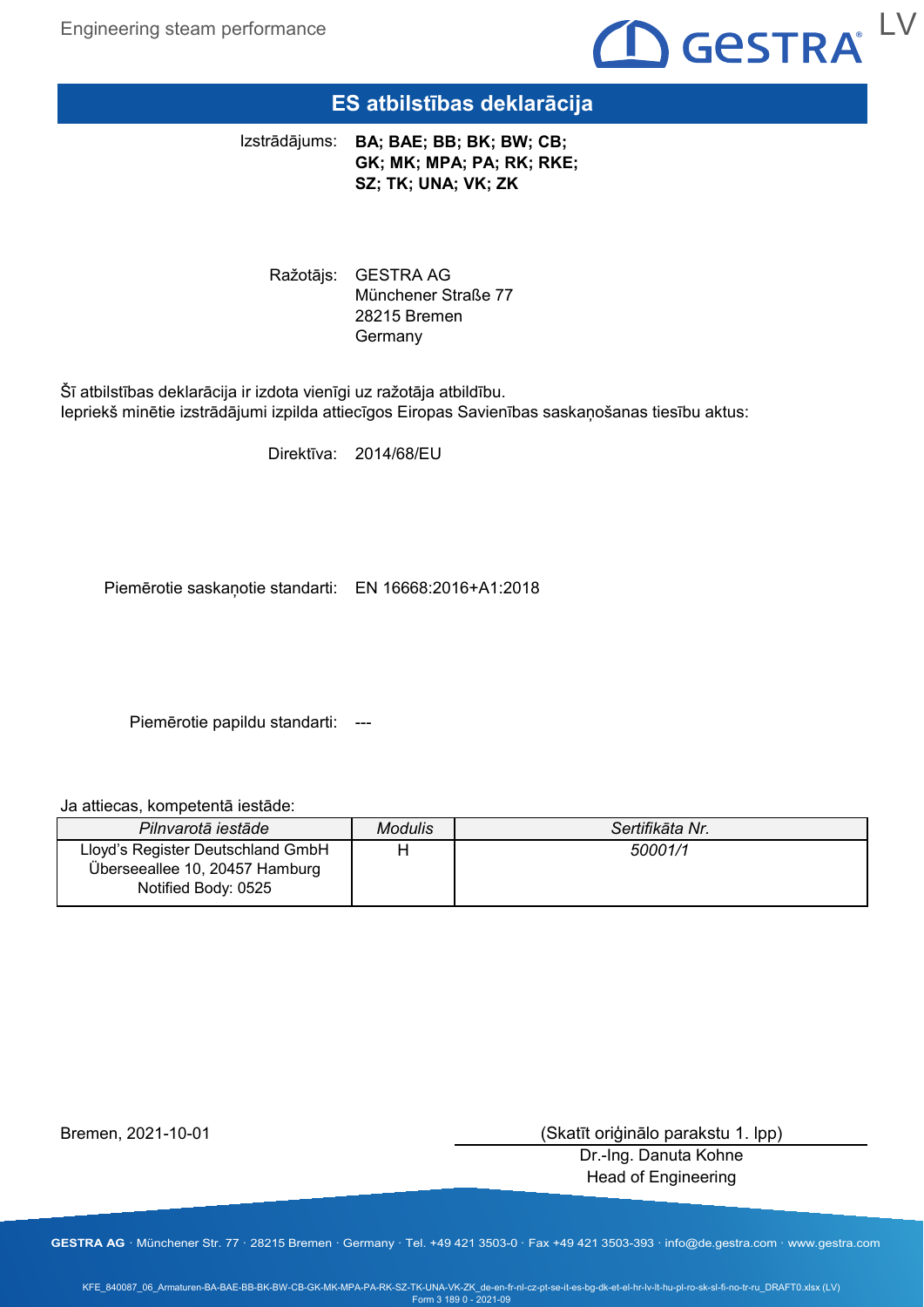

### **ES atitikties deklaracija**

Gaminys: **BA; BAE; BB; BK; BW; CB; GK; MK; MPA; PA; RK; RKE; SZ; TK; UNA; VK; ZK**

Gamintojas: GESTRA AG Münchener Straße 77 28215 Bremen **Germany** 

Už šią atitikties deklaraciją atsakingas tik gamintojas. Pirmiau nurodyti gaminiai atitinka svarbius Europos Sąjungos derinimo teisės aktus:

Direktyva: 2014/68/EU

Taikomi darnieji standartai: EN 16668:2016+A1:2018

Kiti taikomi standartai: ---

Jei taikoma, notifikuotoji įstaiga:

| Notifikuotoji įstaiga                                                                      | Modulis | Pažymėjimo Nr. |
|--------------------------------------------------------------------------------------------|---------|----------------|
| Lloyd's Register Deutschland GmbH<br>Überseeallee 10, 20457 Hamburg<br>Notified Body: 0525 |         | 50001/1        |

Bremen, 2021-10-01

(Originalų parašą žr. 1 puslapyje)

Dr.-Ing. Danuta Kohne Head of Engineering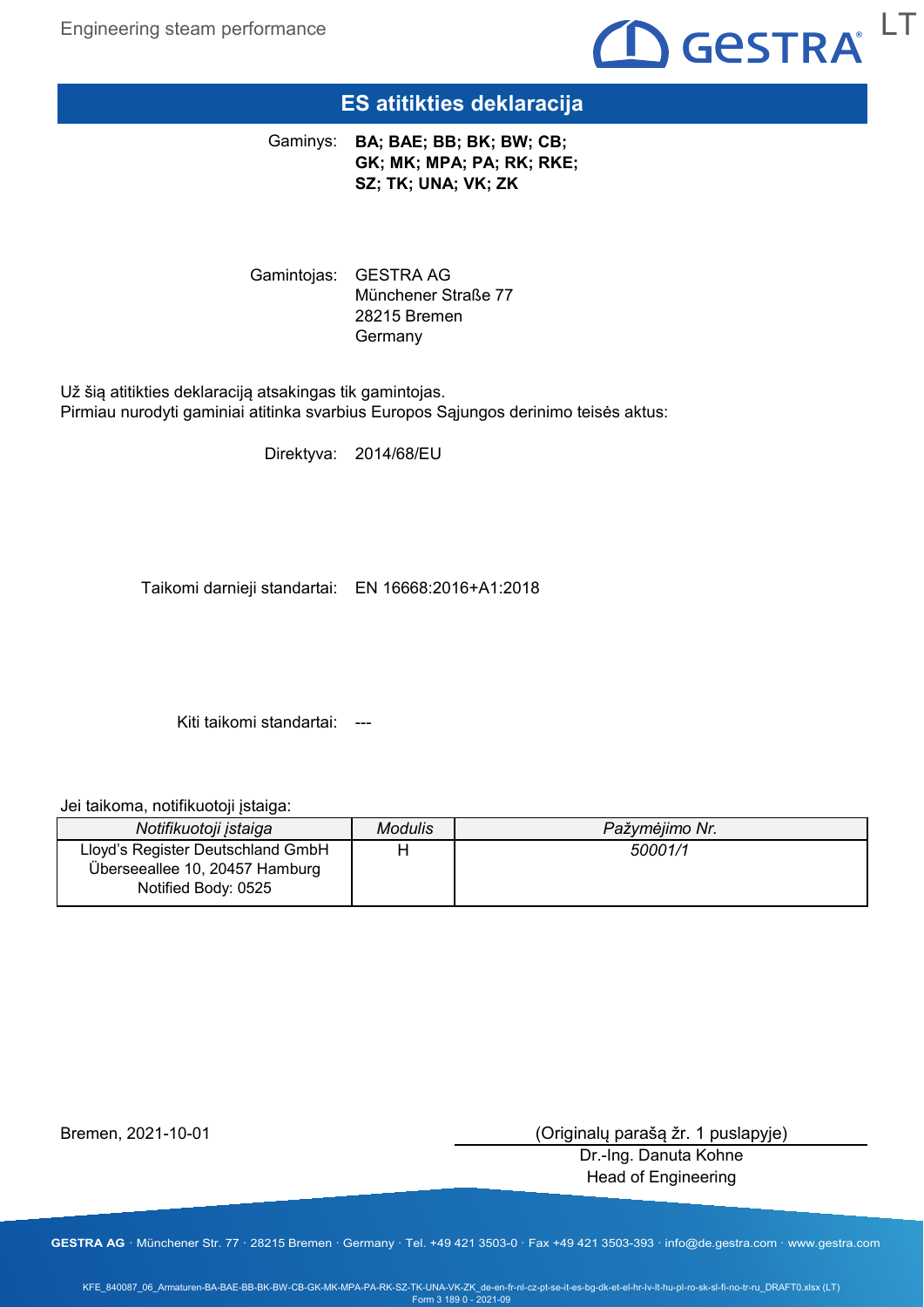

#### **EU-megfelelőségi nyilatkozat**

**BA; BAE; BB; BK; BW; CB;**  Termék: **GK; MK; MPA; PA; RK; RKE; SZ; TK; UNA; VK; ZK**

Gyártó: GESTRA AG Münchener Straße 77 28215 Bremen Germany

A jelen megfelelőségi nyilatkozat kiállításáért a kizárólagos felelősséget a gyártó viseli. A fent leírt termékek teljesítik az Európai Unió alkalmazandó harmonizációs jogszabályainak előírásait:

Irányelv: 2014/68/EU

Alkalmazott harmonizált szabványok: EN 16668:2016+A1:2018

Más alkalmazott szabványok: ---

Adott esetben a bejelentett szervezet:

| Bejelentett szervezet                                                                      | Modul | Tanúsítvány száma |
|--------------------------------------------------------------------------------------------|-------|-------------------|
| Lloyd's Register Deutschland GmbH<br>Überseeallee 10, 20457 Hamburg<br>Notified Body: 0525 |       | 50001/1           |

Bremen, 2021-10-01

(Az eredeti aláírást megtalálja az 1. oldalon)

Dr.-Ing. Danuta Kohne Head of Engineering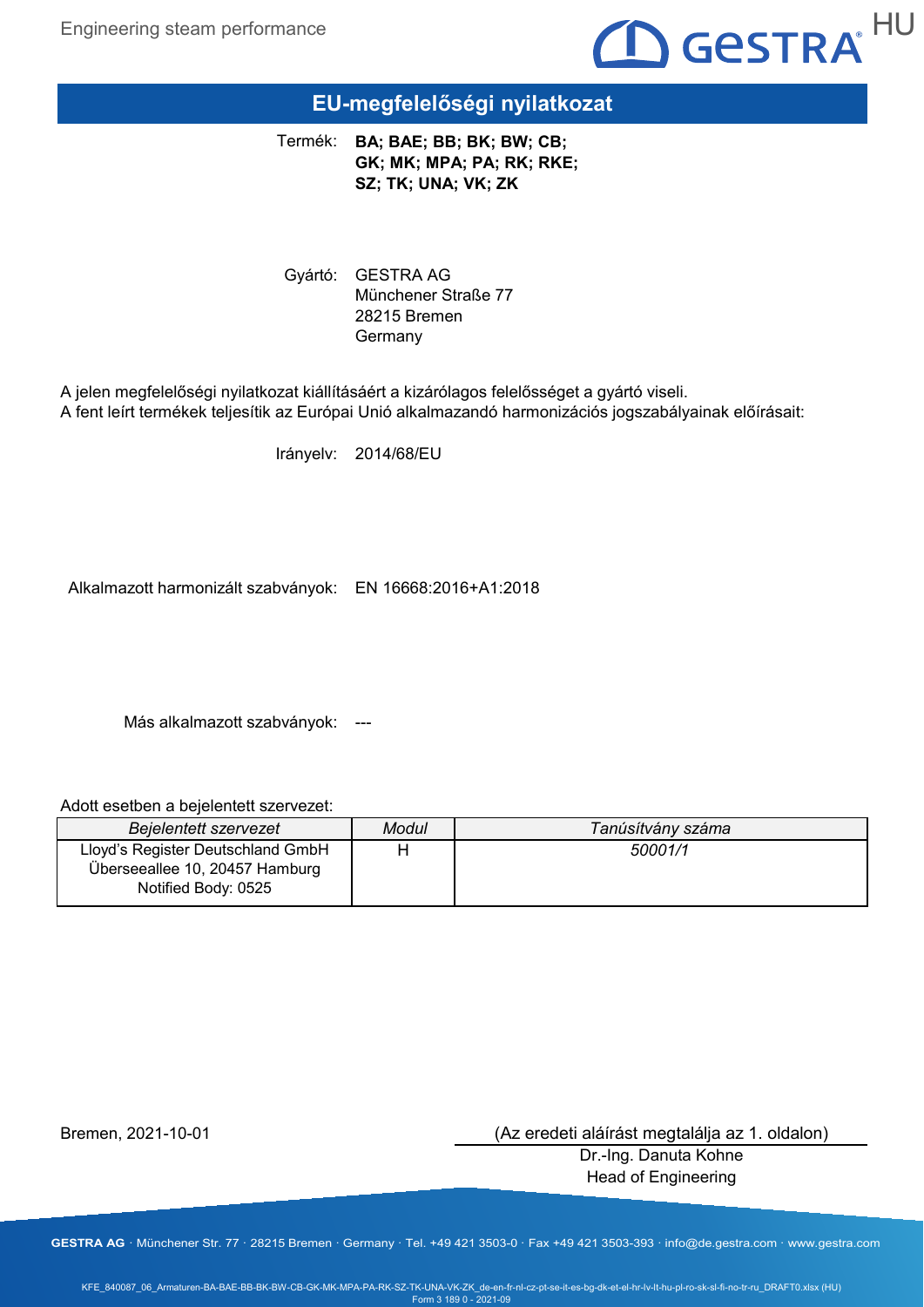

# **Deklaracja zgodności UE**

Produkt: **BA; BAE; BB; BK; BW; CB; GK; MK; MPA; PA; RK; RKE; SZ; TK; UNA; VK; ZK**

Producent: GESTRA AG Münchener Straße 77 28215 Bremen Germany

Wyłączną odpowiedzialność za wystawienie niniejszej deklaracji zgodności ponosi producent. Opisane powyżej produkty są zgodne z odpowiednimi przepisami harmonizacyjnymi Unii Europejskiej:

Dyrektywa: 2014/68/EU

Zastosowane normy EN 16668:2016+A1:2018 zharmonizowane:

Inne zastosowane normy: ---

#### W stosownych przypadkach – jednostka notyfikowana:

| Jednostka notyfikowana                                                                     | Moduł | Nr certyfikatu |
|--------------------------------------------------------------------------------------------|-------|----------------|
| Lloyd's Register Deutschland GmbH<br>Überseeallee 10, 20457 Hamburg<br>Notified Body: 0525 |       | 50001/1        |

Bremen, 2021-10-01

(Oryginalny podpis patrz strona 1)

Dr.-Ing. Danuta Kohne Head of Engineering

**GESTRA AG** · Münchener Str. 77 · 28215 Bremen · Germany · Tel. +49 421 3503-0 · Fax +49 421 3503-393 · info@de.gestra.com · www.gestra.com

KFE\_840087\_06\_Armaturen-BA-BAE-BB-BK-BW-CB-GK-MK-MPA-PA-RK-SZ-TK-UNA-VK-ZK\_de-en-fr-nl-cz-pt-se-it-es-bg-dk-et-el-hr-lv-lt-hu-pl-ro-sk-sl-fi-no-tr-ru\_DRAFT0.xlsx (PL) Form 3 189 0 - 2021-09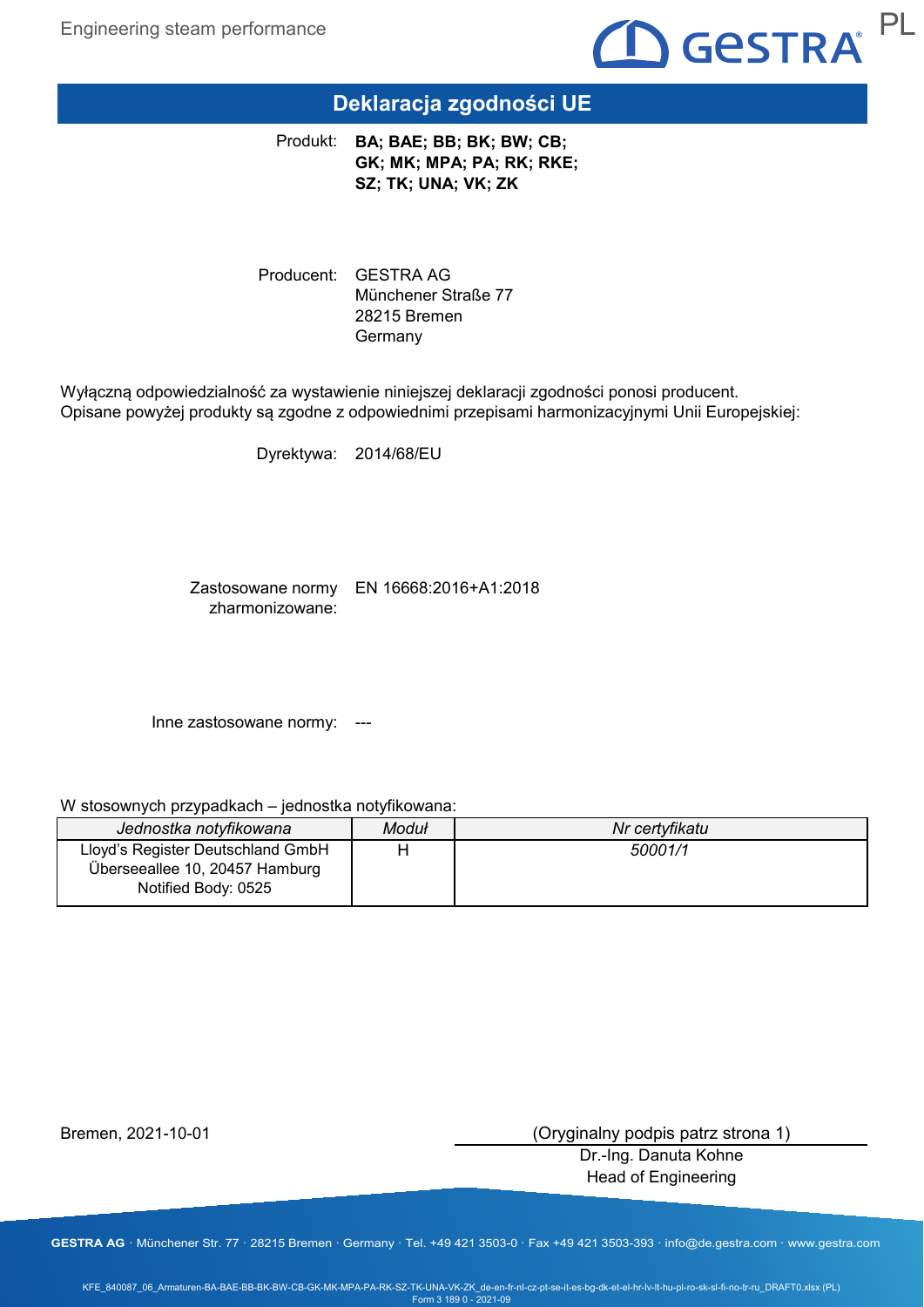

#### **EU-conformiteitsverklaring**

Product: **BA; BAE; BB; BK; BW; CB; GK; MK; MPA; PA; RK; RKE; SZ; TK; UNA; VK; ZK**

Fabrikant: GESTRA AG Münchener Straße 77 28215 Bremen Germany

Voor het opstellen van deze conformiteitsverklaring is uitsluitend de fabrikant verantwoordelijk. De hierboven beschreven producten zijn conform de desbetreffende harmonisatiewetgeving van de Europese Unie:

Richtlijn: 2014/68/EU

Toegepaste geharmoniseerde EN 16668:2016+A1:2018 normen:

Toegepaste andere normen: ---

Indien nodig de aangemelde instantie:

| Aangemelde instantie                                                                       | Module | Certificaatnr. |
|--------------------------------------------------------------------------------------------|--------|----------------|
| Lloyd's Register Deutschland GmbH<br>Überseeallee 10, 20457 Hamburg<br>Notified Body: 0525 |        | 50001/1        |

Bremen, 2021-10-01

(Voor originele handtekening zie pagina 1)

Dr.-Ing. Danuta Kohne Head of Engineering

**GESTRA AG** · Münchener Str. 77 · 28215 Bremen · Germany · Tel. +49 421 3503-0 · Fax +49 421 3503-393 · info@de.gestra.com · www.gestra.com

KFE\_840087\_06\_Armaturen-BA-BAE-BB-BK-BW-CB-GK-MK-MPA-PA-RK-SZ-TK-UNA-VK-ZK\_de-en-fr-nl-cz-pt-se-it-es-bg-dk-et-el-hr-lv-lt-hu-pl-ro-sk-sl-fi-no-tr-ru\_DRAFT0.xlsx (NL) Form 3 189 0 - 2021-09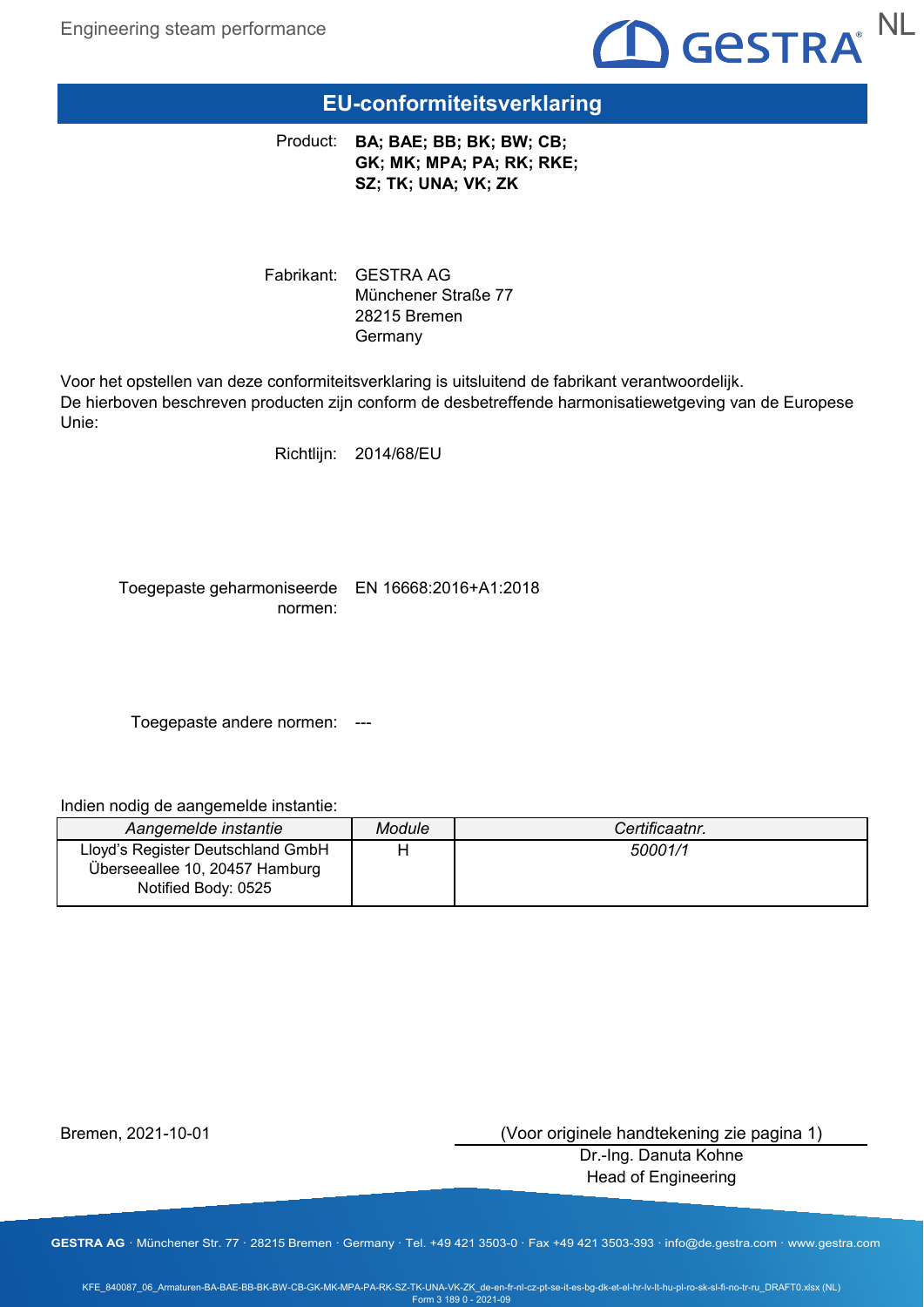

#### **Declaração de conformidade CE**

Produto: **BA; BAE; BB; BK; BW; CB; GK; MK; MPA; PA; RK; RKE; SZ; TK; UNA; VK; ZK**

Fabricante: GESTRA AG Münchener Straße 77 28215 Bremen Germany

A presente declaração de conformidade é emitida sob a exclusiva responsabilidade do fabricante. Os produtos descritos anteriormente preenchem legislação de harmonização aplicável da União Europeia:

Diretiva: 2014/68/EU

Normas harmonizadas aplicadas: EN 16668:2016+A1:2018

Outras normas aplicadas: ---

Eventualmente o organismo notificado:

| Organismo notificado                                                                       | Módulo | N.º de certificado |
|--------------------------------------------------------------------------------------------|--------|--------------------|
| Lloyd's Register Deutschland GmbH<br>Überseeallee 10, 20457 Hamburg<br>Notified Body: 0525 |        | 50001/1            |

Bremen, 2021-10-01

(Assinatura original ver página 1)

Dr.-Ing. Danuta Kohne Head of Engineering

**GESTRA AG** · Münchener Str. 77 · 28215 Bremen · Germany · Tel. +49 421 3503-0 · Fax +49 421 3503-393 · info@de.gestra.com · www.gestra.com

KFE\_840087\_06\_Armaturen-BA-BAE-BB-BK-BW-CB-GK-MK-MPA-PA-RK-SZ-TK-UNA-VK-ZK\_de-en-fr-nl-cz-pt-se-it-es-bg-dk-et-el-hr-lv-lt-hu-pl-ro-sk-sl-fi-no-tr-ru\_DRAFT0.xlsx (PT) Form 3 189 0 - 2021-09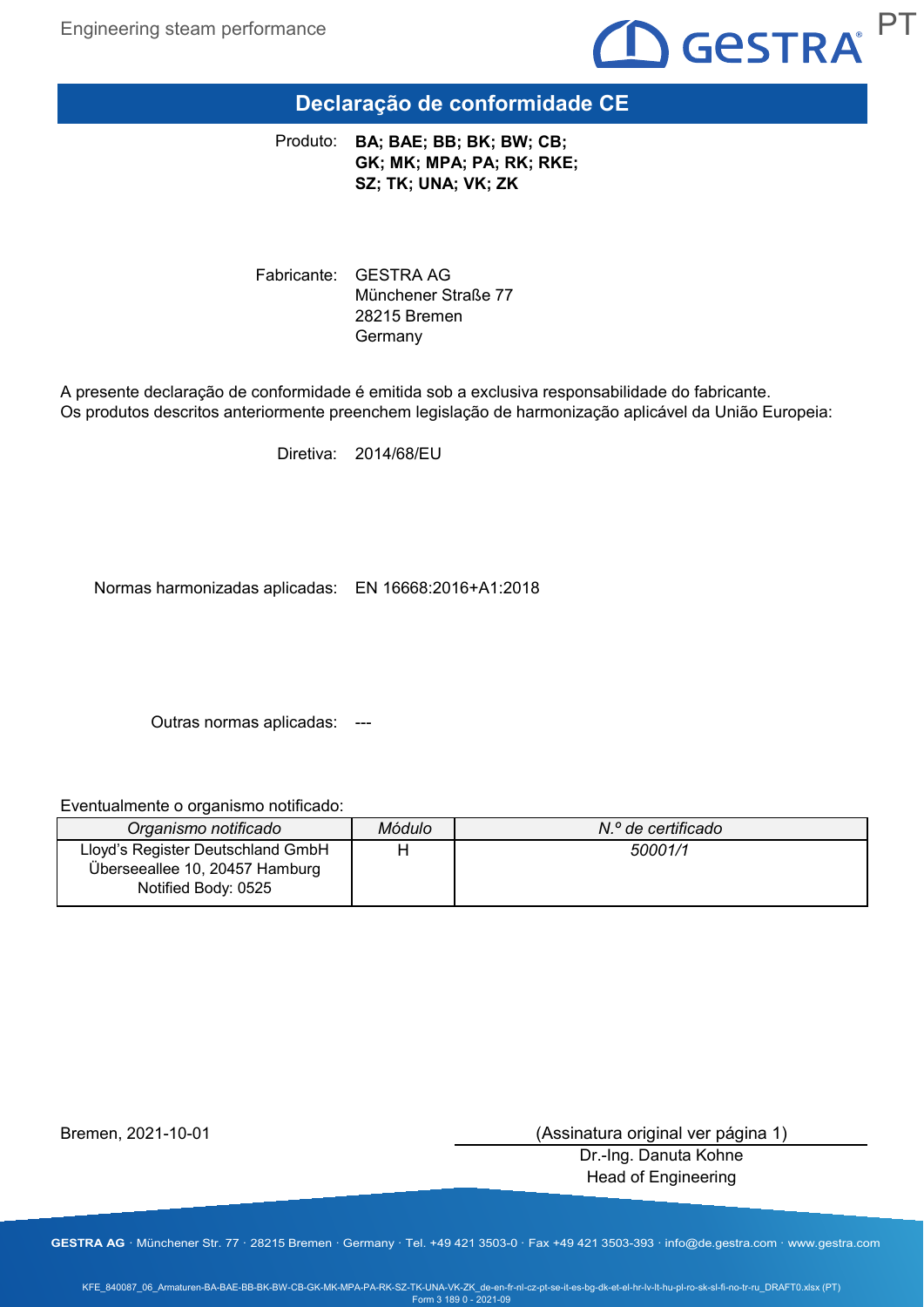

#### **Declarație de conformitate**

Produs: **BA; BAE; BB; BK; BW; CB; GK; MK; MPA; PA; RK; RKE; SZ; TK; UNA; VK; ZK**

Producător: GESTRA AG Münchener Straße 77 28215 Bremen **Germany** 

Producătorul este singurul responsabil de întocmirea acestei declarații de conformitate. Produsele descrise mai sus îndeplinesc prevederile legislative armonizate ale Uniunii Europene:

Directiva: 2014/68/EU

Standarde armonizate aplicate: EN 16668:2016+A1:2018

Alte standarde aplicate: ---

Organismul notificat, după caz:

| Organ notificat                                                                            | Modul | Nr. certificat |
|--------------------------------------------------------------------------------------------|-------|----------------|
| Lloyd's Register Deutschland GmbH<br>Überseeallee 10, 20457 Hamburg<br>Notified Body: 0525 |       | 50001/1        |

Bremen, 2021-10-01

(Pentru semnătura originală consultaţi pagina 1)

Dr.-Ing. Danuta Kohne Head of Engineering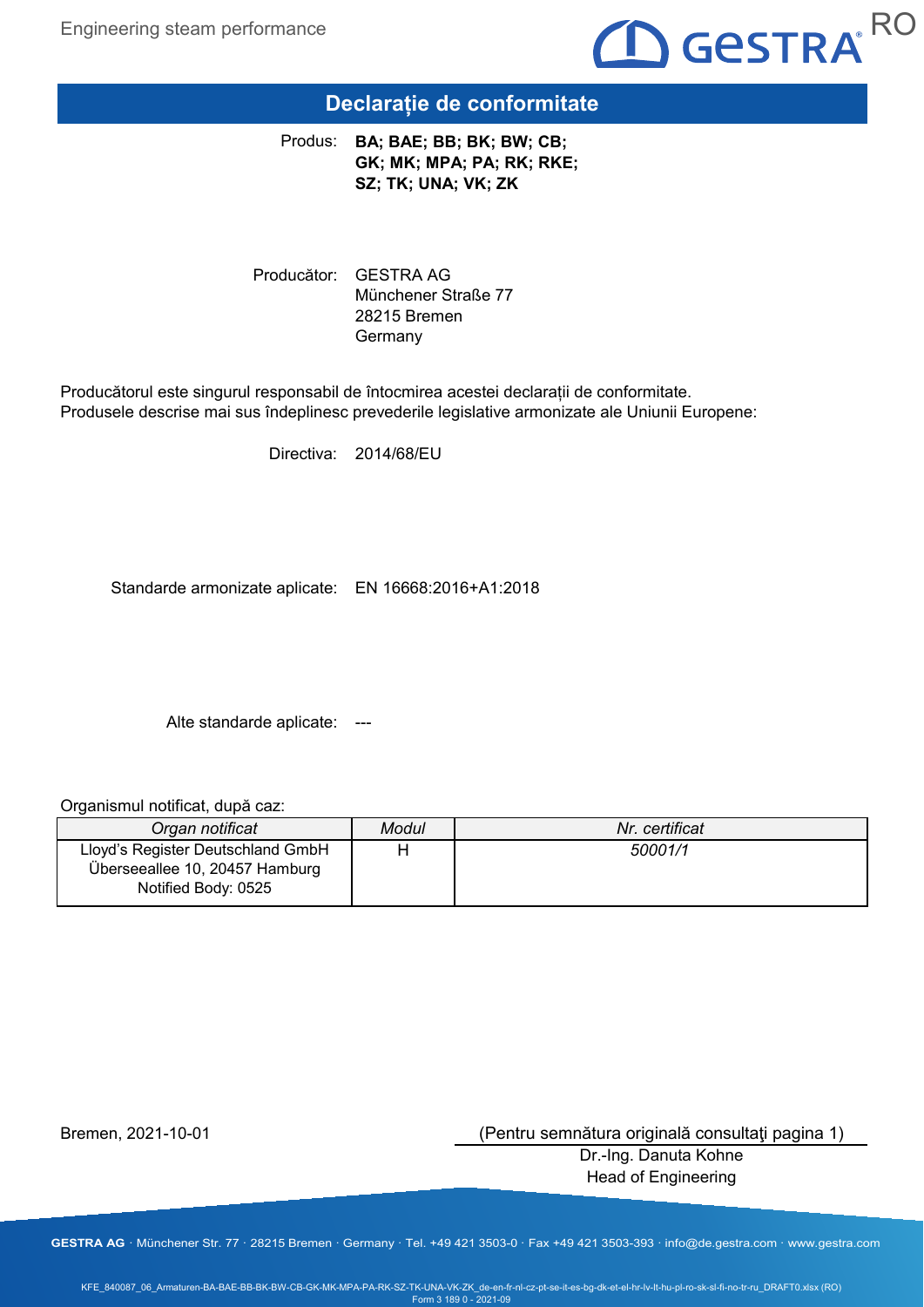

### **EU Vyhlásenie o zhode**

Výrobok: **BA; BAE; BB; BK; BW; CB; GK; MK; MPA; PA; RK; RKE; SZ; TK; UNA; VK; ZK**

Výrobca: GESTRA AG Münchener Straße 77 28215 Bremen **Germany** 

Výhradnú zodpovednosť za vystavenie toho vyhlásenia o zhode znáša výrobca. Vyššie popísané výrobky spĺňajú platné harmonizačné predpisy Európskej únie:

Smernica: 2014/68/EU

Použité harmonizované normy: EN 16668:2016+A1:2018

Ďalšie použité normy: ---

Prípadne notifikovaná osoba:

| Notifikovaná osoba                                                                         | Modul | Certifikát č. |
|--------------------------------------------------------------------------------------------|-------|---------------|
| Lloyd's Register Deutschland GmbH<br>Überseeallee 10, 20457 Hamburg<br>Notified Body: 0525 |       | 50001/1       |

Bremen, 2021-10-01

(Originálny podpis pozri strana 1)

Dr.-Ing. Danuta Kohne Head of Engineering

**GESTRA AG** · Münchener Str. 77 · 28215 Bremen · Germany · Tel. +49 421 3503-0 · Fax +49 421 3503-393 · info@de.gestra.com · www.gestra.com

KFE\_840087\_06\_Armaturen-BA-BAE-BB-BK-BW-CB-GK-MK-MPA-PA-RK-SZ-TK-UNA-VK-ZK\_de-en-fr-nl-cz-pt-se-it-es-bg-dk-et-el-hr-lv-lt-hu-pl-ro-sk-sl-fi-no-tr-ru\_DRAFT0.xlsx (SK) Form 3 189 0 - 2021-09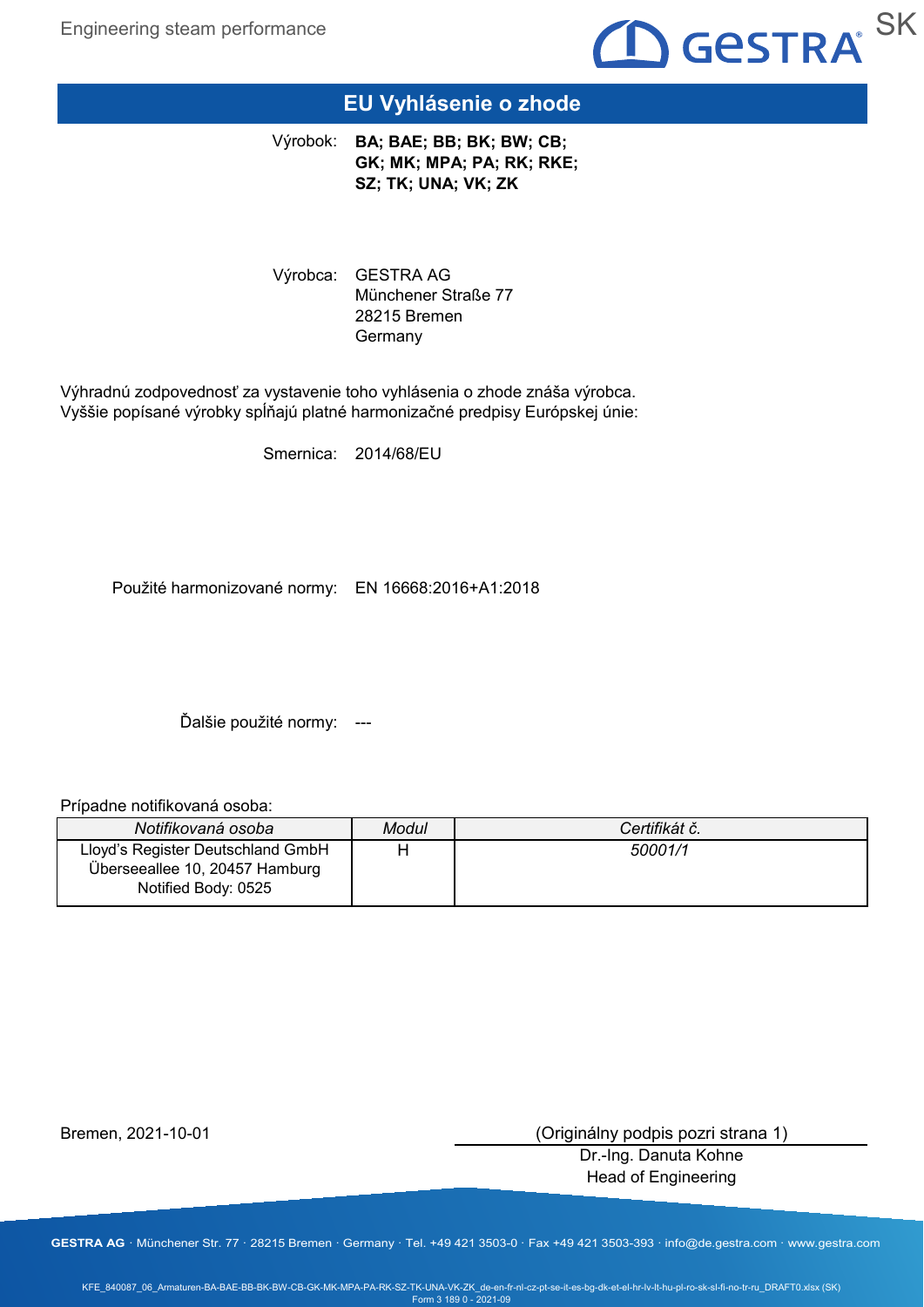

# **ES Izjava o skladnosti**

**BA; BAE; BB; BK; BW; CB;**  Izdelek: **GK; MK; MPA; PA; RK; RKE; SZ; TK; UNA; VK; ZK**

Proizvajalec: GESTRA AG Münchener Straße 77 28215 Bremen **Germany** 

Za izdajo te izjave o skladnosti je odgovoren izključno proizvajalec. Zgoraj opisani izdelki so v skladu z veljavno usklajevalno zakonodajo Evropske unije:

Direktiva: 2014/68/EU

Uporabljeni harmonizirani standardi: EN 16668:2016+A1:2018

Uporabljeni dodatni standardi: ---

Where applicable, the notified body:

| Priglašeni organ                                                                           | Modul | Št. certifikata |
|--------------------------------------------------------------------------------------------|-------|-----------------|
| Lloyd's Register Deutschland GmbH<br>Überseeallee 10, 20457 Hamburg<br>Notified Body: 0525 |       | 50001/1         |

Bremen, 2021-10-01

(Originalni podpis glejte na strani 1)

Dr.-Ing. Danuta Kohne Head of Engineering

**GESTRA AG** · Münchener Str. 77 · 28215 Bremen · Germany · Tel. +49 421 3503-0 · Fax +49 421 3503-393 · info@de.gestra.com · www.gestra.com

KFE\_840087\_06\_Armaturen-BA-BAE-BB-BK-BW-CB-GK-MK-MPA-PA-RK-SZ-TK-UNA-VK-ZK\_de-en-fr-nl-cz-pt-se-it-es-bg-dk-et-el-hr-lv-lt-hu-pl-ro-sk-sl-fi-no-tr-ru\_DRAFT0.xlsx (SL) Form 3 189 0 - 2021-09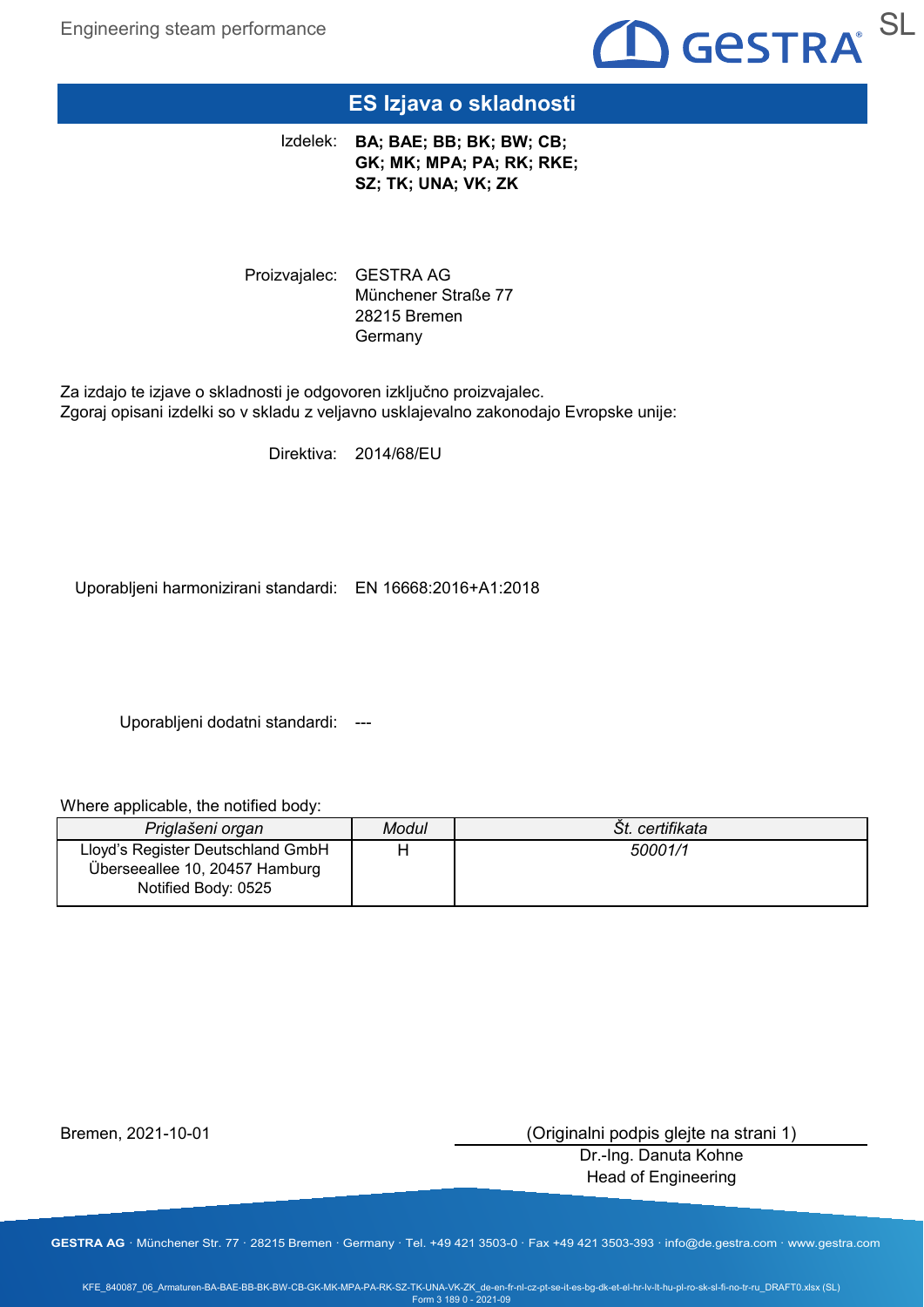

**EU-vaatimustenmukaisuusvakuutus**

**BA; BAE; BB; BK; BW; CB;**  Tuote: **GK; MK; MPA; PA; RK; RKE; SZ; TK; UNA; VK; ZK**

Valmistaja: GESTRA AG Münchener Straße 77 28215 Bremen Germany

Tämän vaatimustenmukaisuusvakuutuksen laatimisesta vastaa yksinomaan valmistaja. Yllä mainitut tuotteet täyttävät Euroopan Unionin yhdenmukaistamislainsäädännön vaatimukset:

Direktiivi: 2014/68/EU

Sovelletut yhdenmukaistetut EN 16668:2016+A1:2018 standardit:

Sovelletut muut standardit: ---

Mahdollisesti ilmoitettu laitos:

| <i><b>Ilmoitettu laitos</b></i>                                                            | Moduuli | Sertifikaatin nro |
|--------------------------------------------------------------------------------------------|---------|-------------------|
| Lloyd's Register Deutschland GmbH<br>Überseeallee 10, 20457 Hamburg<br>Notified Body: 0525 |         | 50001/1           |

Bremen, 2021-10-01

(Alkuperäinen allekirjoitus ks. sivu 1)

Dr.-Ing. Danuta Kohne Head of Engineering

**GESTRA AG** · Münchener Str. 77 · 28215 Bremen · Germany · Tel. +49 421 3503-0 · Fax +49 421 3503-393 · info@de.gestra.com · www.gestra.com

KFE\_840087\_06\_Armaturen-BA-BAE-BB-BK-BW-CB-GK-MK-MPA-PA-RK-SZ-TK-UNA-VK-ZK\_de-en-fr-nl-cz-pt-se-it-es-bg-dk-et-el-hr-lv-lt-hu-pl-ro-sk-sl-fi-no-tr-ru\_DRAFT0.xlsx (FI) Form 3 189 0 - 2021-09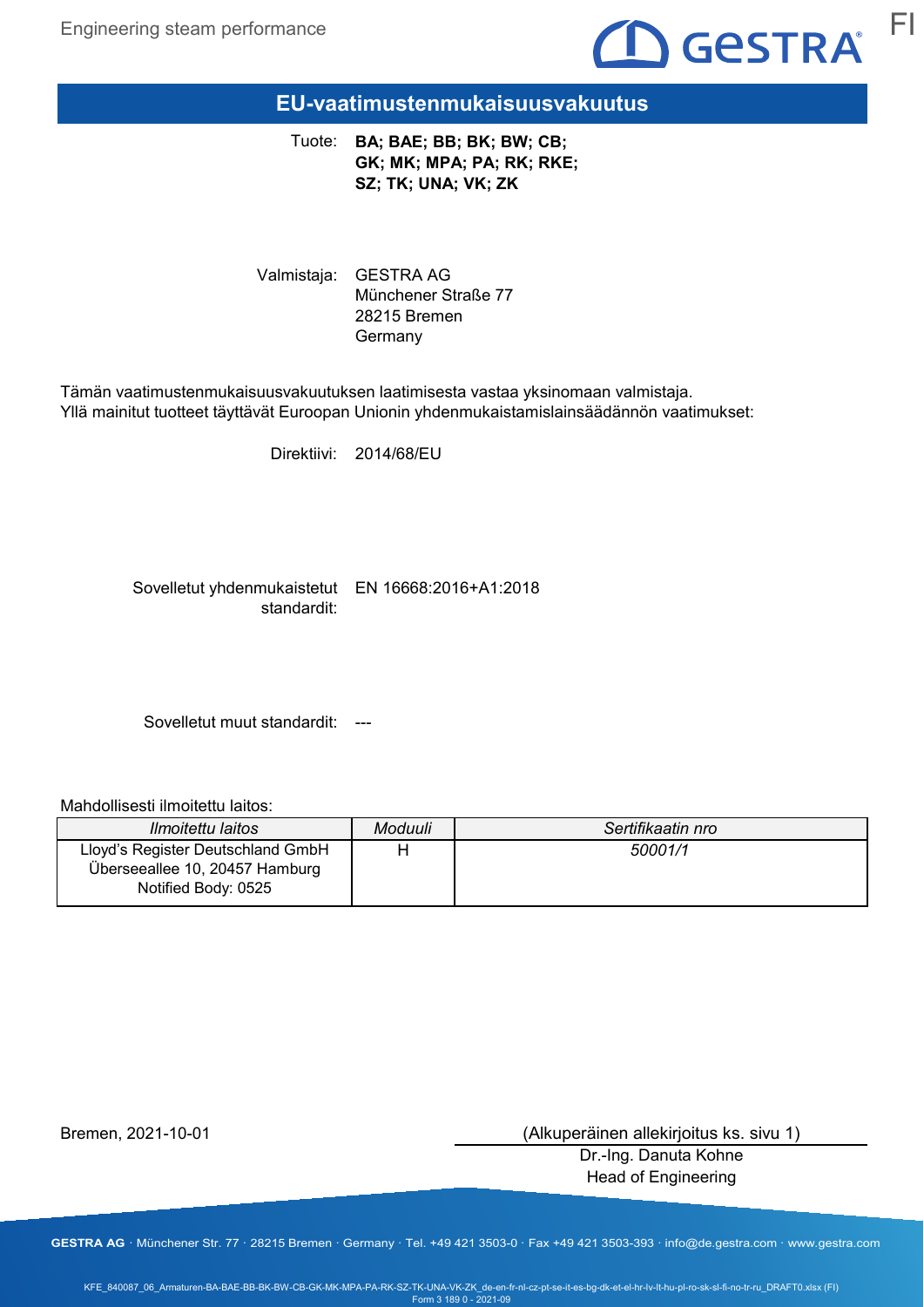

**EU-försäkran om överensstämmelse**

Produkt: **BA; BAE; BB; BK; BW; CB; GK; MK; MPA; PA; RK; RKE; SZ; TK; UNA; VK; ZK**

Tillverkare: GESTRA AG Münchener Straße 77 28215 Bremen Germany

Tillverkaren bär ensam ansvaret för utfärdandet av den här försäkran om överensstämmelse. De ovan beskrivna produkterna uppfyller den Europeiska Unionens tillämpliga harmoniseringsrättsföreskrifter:

Direktiv: 2014/68/EU

Tillämpade harmoniserade EN 16668:2016+A1:2018 standarder:

Övriga tillämpade standarder: ---

Eventuellt ackrediterat provningsorgan:

| Ackrediterat provningsorgan                                                                | Modul | Certifikatsnummer |
|--------------------------------------------------------------------------------------------|-------|-------------------|
| Lloyd's Register Deutschland GmbH<br>Überseeallee 10, 20457 Hamburg<br>Notified Body: 0525 | н     | 50001/1           |

Bremen, 2021-10-01

(Originalunderskrift se sidan 1)

Dr.-Ing. Danuta Kohne Head of Engineering

**GESTRA AG** · Münchener Str. 77 · 28215 Bremen · Germany · Tel. +49 421 3503-0 · Fax +49 421 3503-393 · info@de.gestra.com · www.gestra.com

KFE\_840087\_06\_Armaturen-BA-BAE-BB-BK-BW-CB-GK-MK-MPA-PA-RK-SZ-TK-UNA-VK-ZK\_de-en-fr-nl-cz-pt-se-it-es-bg-dk-et-el-hr-lv-lt-hu-pl-ro-sk-sl-fi-no-tr-ru\_DRAFT0.xlsx (SV) Form 3 189 0 - 2021-09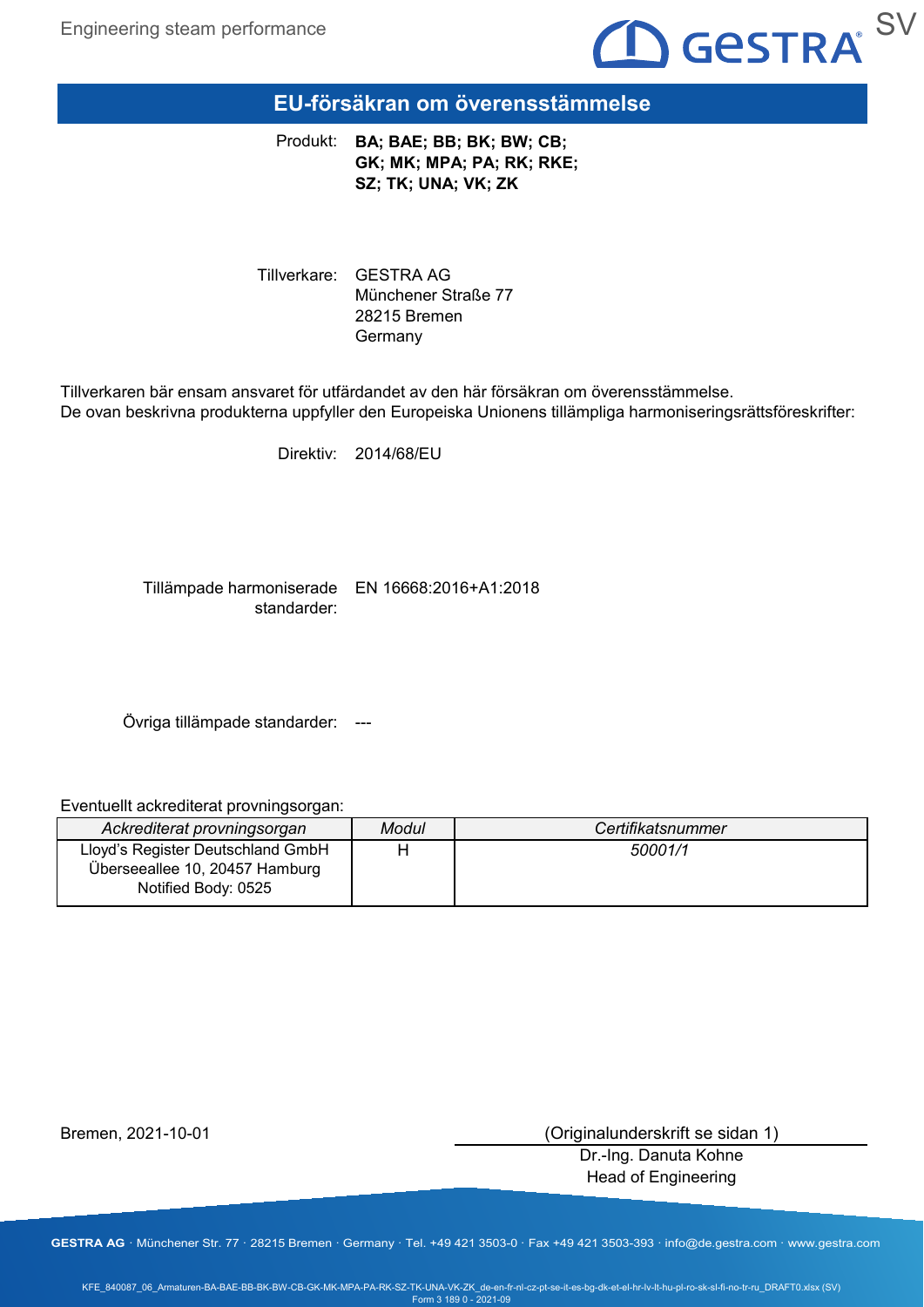

#### **EU-samsvarserklæring**

Produkt: **BA; BAE; BB; BK; BW; CB; GK; MK; MPA; PA; RK; RKE; SZ; TK; UNA; VK; ZK**

Produsent: GESTRA AG Münchener Straße 77 28215 Bremen **Germany** 

Produsenten har eneansvaret for å utstede denne samsvarserklæringen. Produktene beskrevet ovenfor oppfyller den relevante harmoniseringslovgivningen i EU:

Direktiv: 2014/68/EU

Anvendte harmoniserte standarder: EN 16668:2016+A1:2018

Andre anvendte standarder: ---

Hvis relevant, skal det meldte organet:

| Underrettet                                                                                | Module | Modul   |
|--------------------------------------------------------------------------------------------|--------|---------|
| Lloyd's Register Deutschland GmbH<br>Überseeallee 10, 20457 Hamburg<br>Notified Body: 0525 |        | 50001/1 |

Bremen, 2021-10-01

(Original-signatur, se side 1)

Dr.-Ing. Danuta Kohne Head of Engineering

**GESTRA AG** · Münchener Str. 77 · 28215 Bremen · Germany · Tel. +49 421 3503-0 · Fax +49 421 3503-393 · info@de.gestra.com · www.gestra.com

KFE\_840087\_06\_Armaturen-BA-BAE-BB-BK-BW-CB-GK-MK-MPA-PA-RK-SZ-TK-UNA-VK-ZK\_de-en-fr-nl-cz-pt-se-it-es-bg-dk-et-el-hr-lv-lt-hu-pl-ro-sk-sl-fi-no-tr-ru\_DRAFT0.xlsx (NO) Form 3 189 0 - 2021-09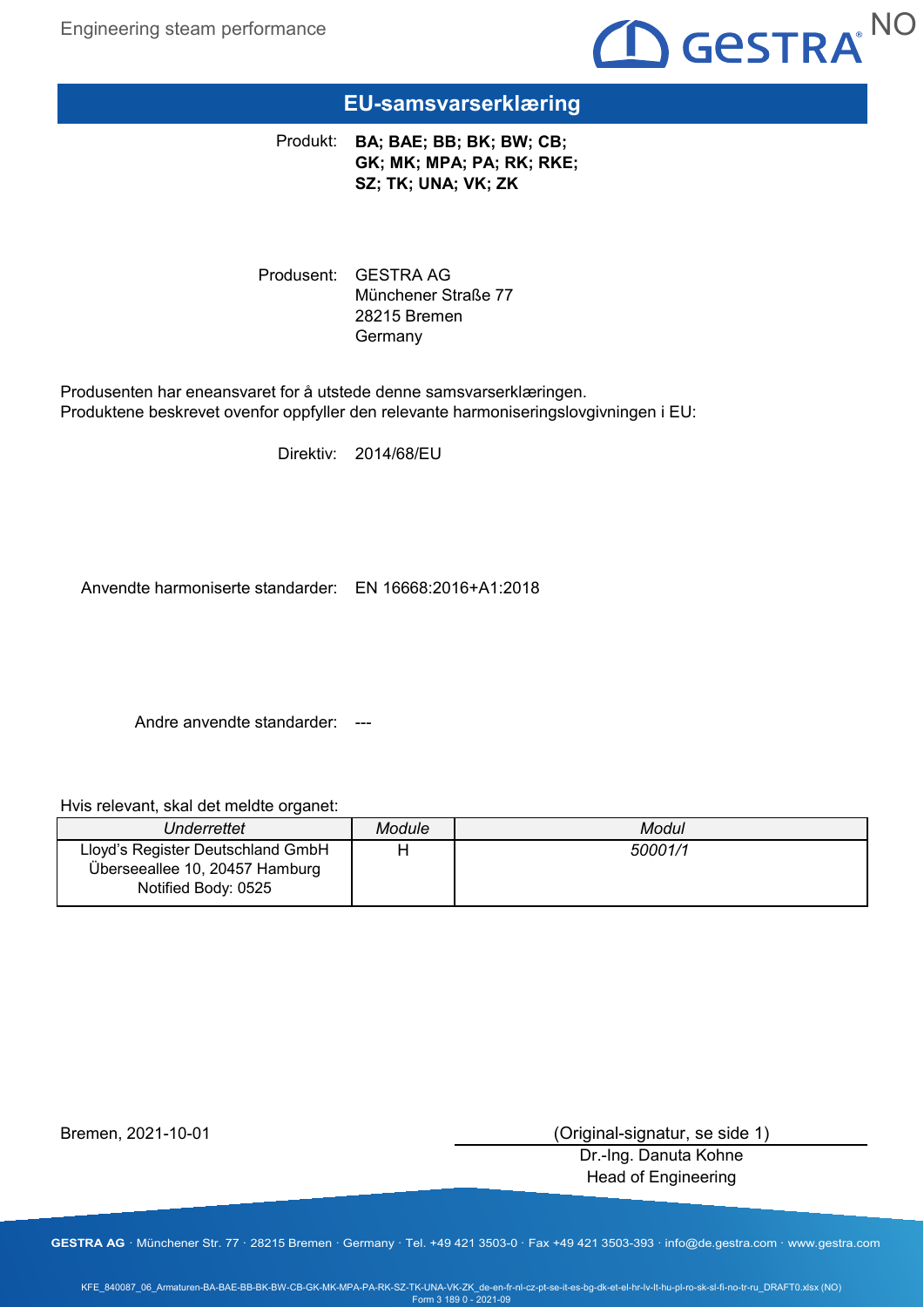

# **AB Uygunluk beyanı**

Urün: **BA; BAE; BB; BK; BW; CB; GK; MK; MPA; PA; RK; RKE; SZ; TK; UNA; VK; ZK**

Uretici: GESTRA AG Münchener Straße 77 28215 Bremen **Germany** 

İşbu uygunluk beyanının düzenlenmesinin tüm sorumluluğu sadece üreticiye aittir. Yukarıda tarif edilen ürünler, Avrupa Birliği'nin ilgili uyum mevzuatına uygundur:

Direktif: 2014/68/EU

Uygulanmış uyumlaştırılmış EN 16668:2016+A1:2018 standartlar:

Uygulanmış diğer standartlar: ---

Duruma göre bilgilendirilen merci:

| <b>Bilgilendirilen merci</b>                                                               | Modül | Sertifika no. |
|--------------------------------------------------------------------------------------------|-------|---------------|
| Lloyd's Register Deutschland GmbH<br>Überseeallee 10, 20457 Hamburg<br>Notified Body: 0525 |       | 50001/1       |

Bremen, 2021-10-01

(Orijinal imza için bakınız sayfa 1)

Dr.-Ing. Danuta Kohne Head of Engineering

**GESTRA AG** · Münchener Str. 77 · 28215 Bremen · Germany · Tel. +49 421 3503-0 · Fax +49 421 3503-393 · info@de.gestra.com · www.gestra.com

KFE\_840087\_06\_Armaturen-BA-BAE-BB-BK-BW-CB-GK-MK-MPA-PA-RK-SZ-TK-UNA-VK-ZK\_de-en-fr-nl-cz-pt-se-it-es-bg-dk-et-el-hr-lv-lt-hu-pl-ro-sk-sl-fi-no-tr-ru\_DRAFT0.xlsx (TR) Form 3 189 0 - 2021-09